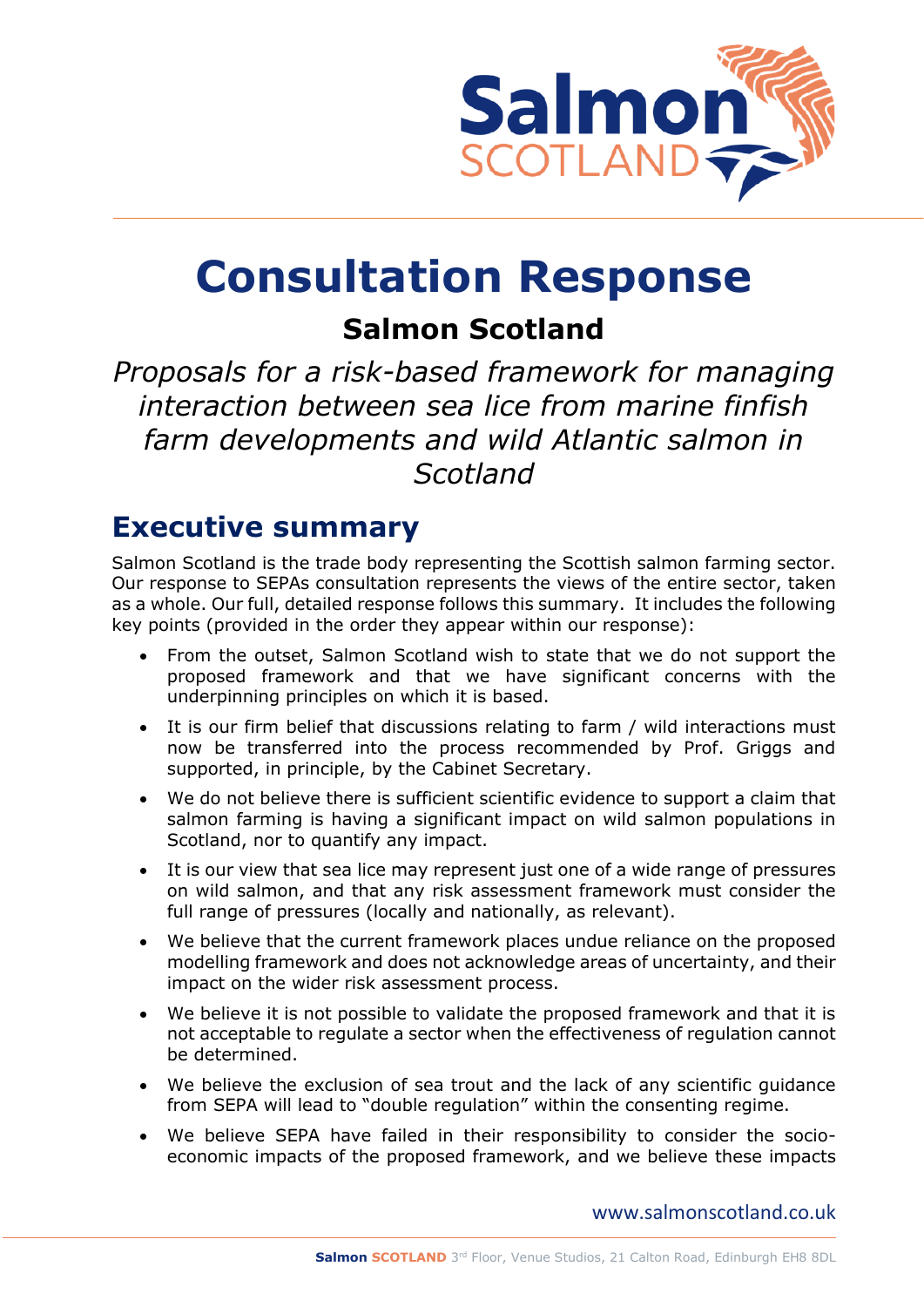

to be extensive for the sector, the supply chain and for Scotland's rural and national economy.

- The salmon farming sector believe the introduction of the framework, as proposed, will result in a de facto moratorium on farm development on the west coast of Scotland and Western Isles.
- We believe that the introduction of the proposed framework does not align with the requirements of the Scottish Regulators' Strategic Code of Practice.
- The proposed framework will have significant negative impacts on farmed fish welfare, which do not appear to have been considered by SEPA.

In concluding, Salmon Scotland and the Scottish salmon farming sector do not support the current proposal for a sea lice risk assessment framework. We believe there are significant fundamental issues with the underpinning principles of the framework. We do not believe it is based on the most up to date science (including evidence of an impact on wild fish populations), that it will result in significant and unjustified impacts on our sector, and that the proposed controls are disproportionate and not representative of a truly risk-based approach.

The review of aquaculture consenting by Prof. Griggs outlines a clear framework for significantly improving the consenting regime for Scottish aquaculture. His recommendations have been accepted in principle by the Cabinet Secretary for Rural Affairs and Islands and the only logical way forward appears to be to divert any further discussion surrounding the hazard and potential risks posed by farmed salmon on wild salmonids (with any required mitigation) into the process proposed by Prof. Griggs.

# **Introduction**

The Scottish Government and Green Party Shared Policy Programme (2021) made a commitment for a "*consultation on a spatially adaptive sea lice risk assessment framework for fish farms by the end of the year*". This commitment has been met by launch of the current consultation on 3rd Dec. 2021.

### *From the outset, Salmon Scotland wish to state that we do not support the proposed framework and that we have significant concerns with the underpinning principles on which it is based.*

The salmon farming sector has engaged in numerous pre-consultation workshops on the proposed regulatory framework with both SEPA and Marine Scotland (MS) and we have repeatedly flagged significant concerns with the underpinning principles of the proposed framework as well as with aspects of its operational delivery. In reviewing the information provided in this public consultation, it is clear that our concerns remain, and we believe there are significant fundamental issues that require addressing. Furthermore, if implemented as proposed, we believe the framework will have significant, detrimental impacts on our members' businesses, on the wider supply chain, the communities in which we farm and on Scotland's national economy. All of this, when there is no evidence-led position on the level of risk salmon farming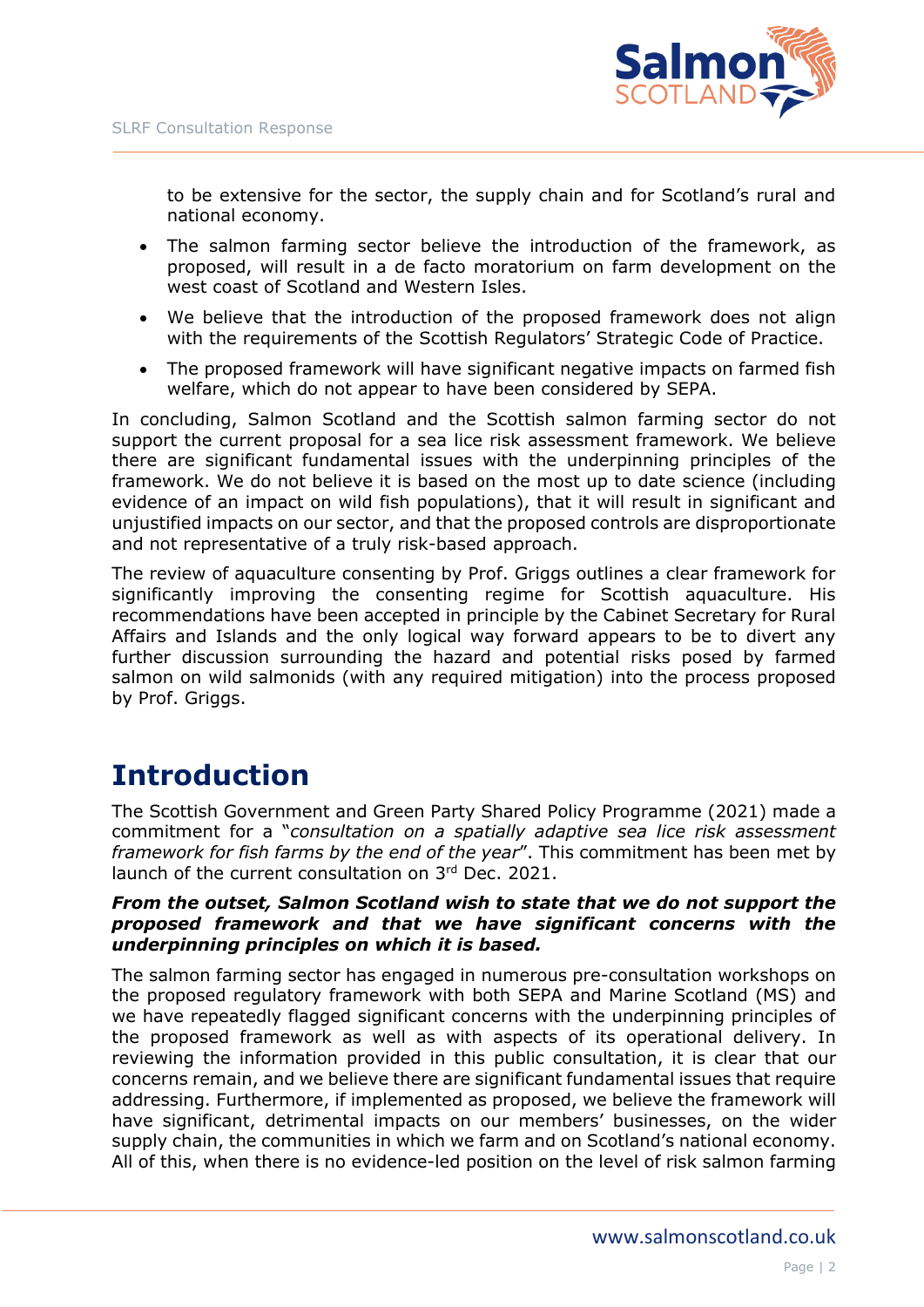

poses to wild salmon populations or any clear way of assessing that risk, or the efficacy of the proposed regulatory framework.

The proposal for a spatially adaptive risk assessment framework was first presented to the sector, without warning, during early discussions of the Salmon Interactions Working Group (May 2019). At that stage the proposal was to provide a system that allowed new site developments to be assessed by local authorities for any impact on wild salmon in local rivers. It was to be science-based and properly constructed to support appropriate sustainable growth of the sector. The current proposal fails to meet these objectives, and it fails to acknowledge the significant developments the sector has made with sea lice management. Developments that have seen our aggregated sea lice average maintained at <0.5 adult females (combined gravid and non-gravid for the west coast and Western Isles) for the key months of April and May, over the last 5 years.

The Shared Policy Programme also included a commitment for "*an independent review to consider the effectiveness and efficiency of the current* [aquaculture consenting] *regime and make recommendations for further work*". Prof. Russel Griggs has now completed this review<sup>1</sup> and the Cabinet Secretary for Rural Affairs and Islands has accepted all recommendations in principle<sup>2</sup>. The review includes calls for a single consenting document and body, which oversees the entire consenting process, as well as recommendations around the use and improvement of science to inform decision making. It also recommends the formation of a Project Board to produce a 10-year framework for the aquaculture sector. Given this landmark review of aquaculture consenting in Scotland, which includes clear guidance on the way forward, and its acceptance in principle by the Cabinet Secretary, it seems thoroughly inappropriate to continue developing any new regulatory framework relating to farm consenting, without consideration of Prof. Griggs recommendations. Especially for the proposed sea lice risk assessment framework, which has fundamental challenges to overcome, and which will result in huge impacts for our sector and its value chain. Wild salmonid interactions are a hugely important, and in many instances pivotal, aspect of marine farm consenting. Given this, **it is our firm belief that discussions relating to farm / wild interactions must now be transferred into the process recommended by Prof. Griggs and supported, in principle, by the Cabinet Secretary** (noting Prof. Griggs' report also made it clear that "*Scottish Government sets regulatory policy and the frameworks that are created and others implement it*").

Our response considers the key fundamental principles of the proposed framework. We do not consider it appropriate to consider the fine detail of what has been proposed until the key (and in our opinion, flawed) principles are addressed.

We should note however, that many of the points made below are interconnected. One of the key issues we have with the proposed framework is that we do not believe it to be a balanced and proportionate way to manage the potential interaction between farmed and wild salmon. Although we cover this point in the specific sections of our response, the issue of proportionality is much larger and requires our entire response to be considered collectively.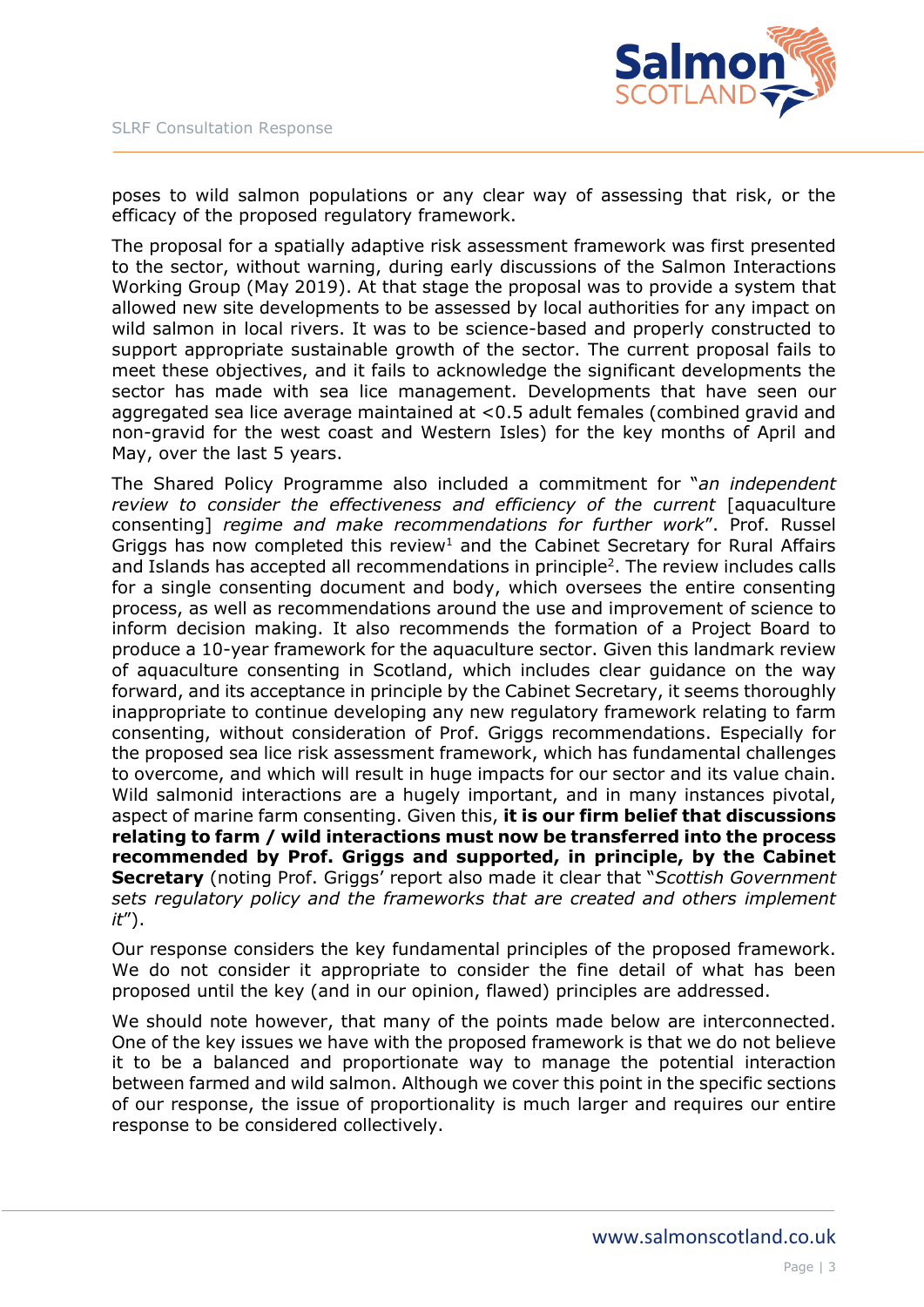

Finally, where appropriate, we have referred to the relevant paragraph numbering included within the consultation document (in brackets).

## **Underpinning Science: Impact on wild salmon**

*We do not believe there is sufficient scientific evidence to support a claim that salmon farming is having a significant impact on wild salmon populations in Scotland, nor to quantify any impact.*

The consultation makes bold statements that "*substantial impacts on the marine survival of wild Atlantic salmon from finfish farms have been demonstrated in Ireland and Norway*" and that it is "*clear from this work and the wider body of scientific evidence that sea lice from open net pen finfish farms in Scotland can pose a significant risk to wild salmon populations*".

Not only are these extremely bold statements but they are not substantiated by the scientific literature, the Irish position (at least) is being misrepresented, and they conflict not only with statements previously made by SEPA, and by the Scottish Government, but also with statements made within the consultation document itself.

In 2020, a SEPA official presented to the Rural Economy and Connectivity Committee and stated that sea lice from farmed fish were not responsible for the declines in wild fish that had been seen over the decades. Further, in the consultation document (6.3) it is stated that "*more information is needed to enable an assessment of whether the operation of existing farms is resulting in a hazard to wild salmon populations*". These statements are at conflict with a position that it is "clear" that farmed salmon can pose a "significant" impact to wild salmon populations.

SEPAs claim that substantial impacts have been demonstrated in Ireland is not supported by the relevant science. The studies assessing marine mortality due to sea lice were reported by Jackson et al. (2013)<sup>3</sup>, who concluded that "*while sea liceinduced mortality on outwardly migrating smolts can be significant, it is a minor and irregular component of marine mortality in the stocks studied and is unlikely to be a significant factor influencing conservation status of salmon stocks".* To note, Jackson and his co-workers are Irish Government scientists.

Whilst Marine Scotland's Summary of Science relating to the impacts of salmon lice<sup>4</sup> does not provide all relevant studies in this field, it is notable in that it does not provide any clear position with regard to the actual population level impacts of farmed salmon on wild salmon populations. Indeed, this is not unsurprising. Despite 30+ years of research, and significant investment from public resources, there is still no numerical assessment of the population level impact (if any) of sea lice from farmed fish, on wild salmon populations.

In the United Stated, the National Oceanic and Atmospheric Administration (NOAA) has recently issued a biological opinion concluding that marine finfish farming in Puget Sound is "*not likely to jeopardise the continued existence of Chinook salmon, Steelhead [and] chum [salmon]…"* and is also "*not likely to result in the destruction or adverse modification of the designated critical habitats for any of the listed species*" 5 .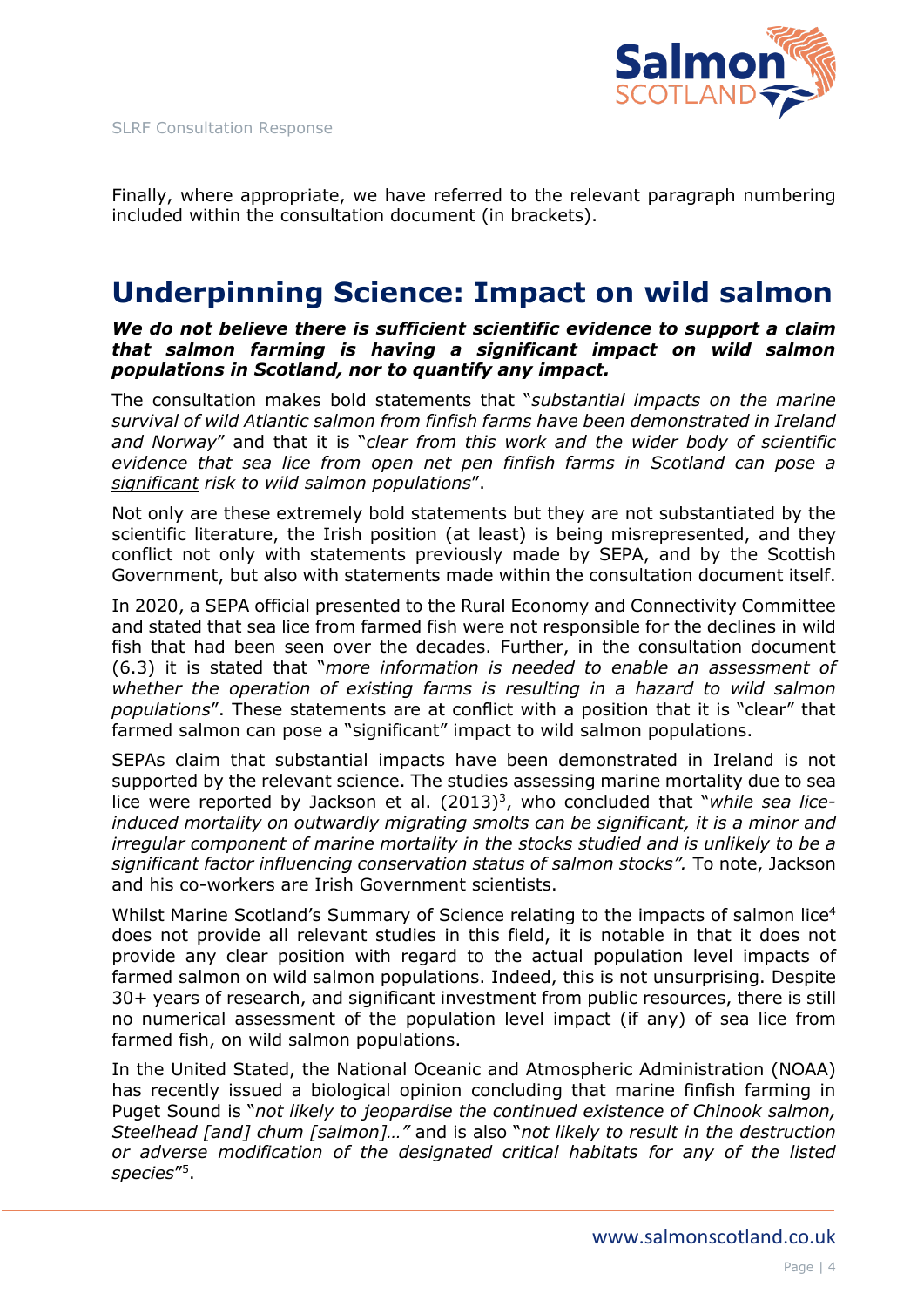

Finally, the Aquaculture Stewardship Council (ASC) have recently undertaken a science-led review of their standards with regard to sea lice management. ASC have confirmed that they did not have a scientific justification to support their previous on-farm sea lice threshold and a Technical Group concluded there was no globally agreed "silver bullet" level for precautionary maximum lice levels on farms<sup>6</sup>.

Taking all of this, and the wealth of science collectively, we do not believe there is a sound case that Scottish salmon farms are having a significant detrimental impact on wild salmon populations. We acknowledge, based on scientific theory and basic biological principles, that there is a potential hazard and that we must therefore have a balanced approach to considering that hazard at a local and national level. But we do not believe the precautionary approach proposed in the consultation is in any way proportionate.

Prof. Griggs, in his review of aquaculture consenting, states his view that Scottish Government sets policy. We would urge Scottish Government to clearly articulate its scientifically justified policy with regard to the risk posed by salmon farms to wild salmon populations. This will then allow a more informed discussion on this matter and further consideration of whether a sea lice risk framework is an appropriate regulatory tool.

## **Wider pressures on wild salmon**

### *It is our view that sea lice may represent just one of a wide range of pressures on wild salmon, and that any risk assessment framework must consider the full range of pressures (locally and nationally, as relevant).*

The Scottish Government has identified twelve high-level pressures affecting wild salmon populations<sup>7</sup>. These include "fish health", one component of which is sea lice, (noting that sea lice are not a high-level pressure in their own right). Scottish Government has also, recently, published its Wild Salmon Strategy<sup>8</sup>.

Both documents articulate the fact that the pressures on wild salmon are numerous and vary significantly, both spatially and temporally throughout the salmon's life. When taking a proportionate approach to wild salmon conservation, it is neither appropriate nor acceptable to consider the risk posed by one pressure in isolation – this is what is being proposed by SEPA. Their proposed process does not balance the risk that may be posed by a farm development, with other pressures that may be far more significant on wild salmon populations, both locally and nationally.

By way of important context, in assessing the impact of coastal sea lice on wild salmon in Ireland, Jackson et al. (2013)<sup>3</sup> concluded that "*the level of sea lice-induced mortality is small as a proportion of the overall marine mortality rate*". Additionally, early results from the West Coast Tracking Project, of which Salmon Scotland are a funding partner, suggest that significant mortality can occur during the smolt migration in fresh water, prior to smolts reaching the ocean.

Any risk-based approach for wild salmon conservation must be more far reaching than the current proposal. It must acknowledge the diverse range of pressures on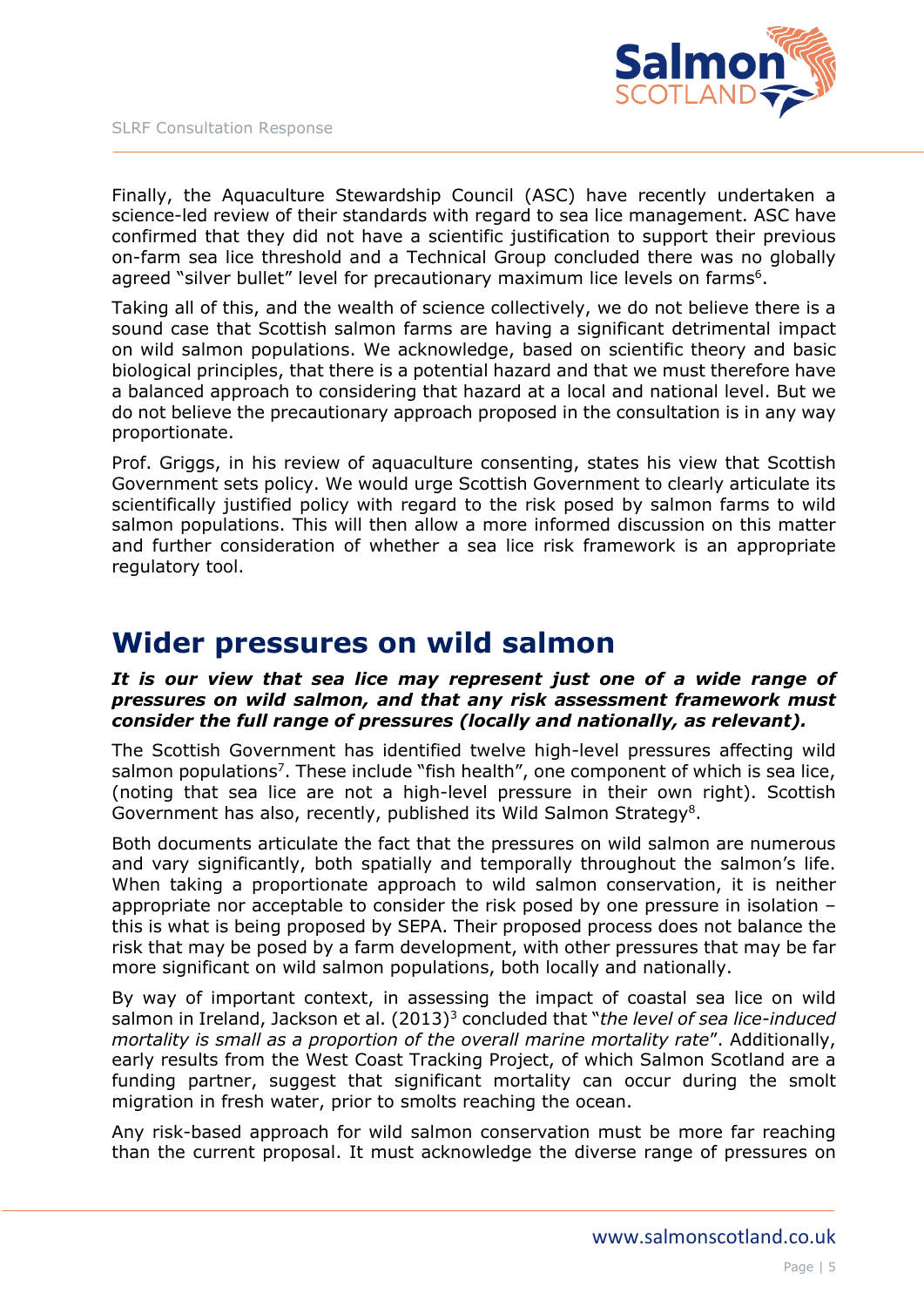

wild salmon and include mechanisms for those to be included as part of the overall risk assessment.

# **Underpinning Science: modelling and science used within the framework**

*We believe that the current framework places undue reliance on the proposed modelling framework and does not acknowledge areas of uncertainty, and their impact on the wider risk assessment process.*

The proposed framework relies on a complex lice dispersal model, that informs on the potential lice loads in defined wild salmon protection zones, with new farm developments assessed against a highly precautionary threshold of 0.7 lice per  $m^2$ .

Whilst the sector agrees with the use of models to support farm consenting and decision making, they should be used in exactly that manner – to support decision making. They should also only be used in regulatory decision making when they can properly be calibrated and validated with field data. At present, the proposed framework places undue reliance on the outcomes of modelling. These concerns are over and above any we have with regard to the detail of the model, which has not been provided in the consultation documentation and which appears to be the subject of a further consultation (1.6 / stakeholder engagement discussions).

Models provide predictions or estimations. There is no "right" answer from a model, rather choices and defensible decisions that lead to a level of confidence in model outcomes. At present, the outcomes of the proposed model lead directly to decisions around consenting without any further assessment of risk, proportionality or balance regarding other factors that may be relevant (other pressures on wild salmon, current and historical lice management, current and emerging lice management tools).

It is also extremely concerning that SEPA have opted to use significant components of a modelling framework developed for Norway, within a Scottish context. How can this be relevant for operation in Scotland? For example, a maximum sea lice threshold of 0.7 lice per  $m<sup>2</sup>$  is proposed within the salmon protection zones. This, figure, taken from Sandvik et al.  $(2020)^9$ , is a modelled figure, validated against field data collected within Norway. Aside from all the uncertainty within the modelling framework adopted and the fact that SEPA have chosen the most precautionary figures from Sandvik et al. (which equates to no increased risk or impact, noting our wider points about the proportionality), this threshold will only hold as reliable in Scotland if the exact same model architecture is used and if we make the very significant assumption that the principles that apply for Norwegian fjordic systems also apply for Scotland. It is noteworthy that all work relating to this threshold was undertaken in Hardangerfjord, a fjordic system renowned for containing the highest density of salmon and trout farms, globally, and for being atypical of Scottish loch systems.

The consultation document outlines some information on the proposed approach that companies will need to take regarding modelling, including an expectation for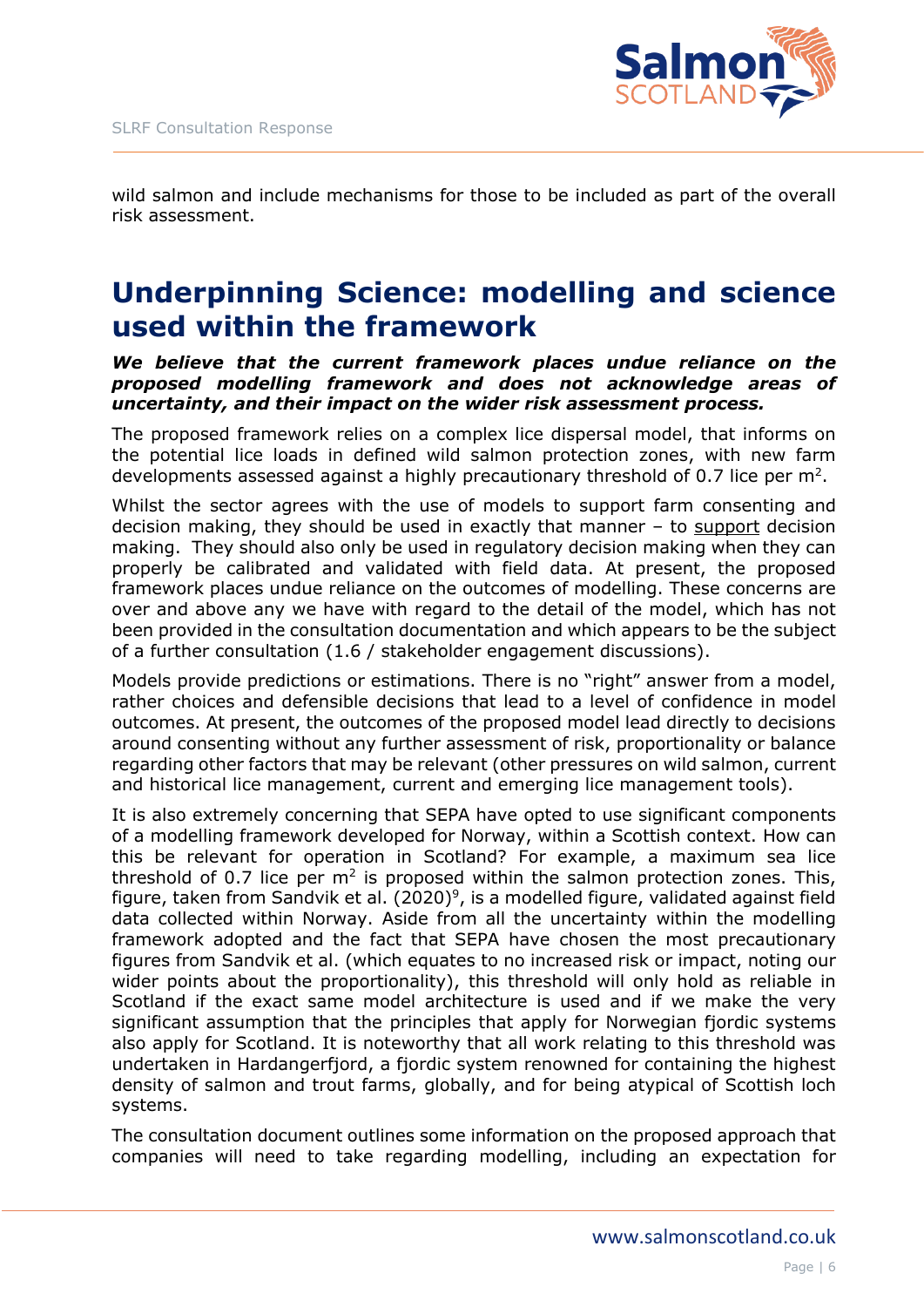

companies to build their own hydrodynamic models (C.9). We will not make any detailed comments on the complexities of modelling, but instead refer SEPA to the consultation responses of individual salmon farming companies, as this is where modelling expertise resides. However, we do wish to note that ensuring alignment and consistency between models developed for different regions, sites and companies is a complex issue that will be required under the proposed framework. Such structure will ensure work packages can be appraised on a level-playing field. To establish such a framework it may be necessary to:

- Introduce a degree of standardisation by defining an accepted "standard" approach, including the hydrodynamics that are to be used to drive assessments.
- Undertake a centralised assessment of given areas compliance at defined intervals.

Forcing individual companies to develop models independently for the purpose of area classification will be unworkable for the sector and regulator alike. It is also noted that development of high-quality regional scale models for Scotland has taken many years and is still incomplete. The timescale of 1 year for implementation (8.4) will not be sufficient to develop and implement an appropriate modelling framework.

The proposed Scottish framework has similar objectives to that of the Norwegian Traffic Light System (NTS), although the NTS operates in a different way, setting area- rather than individual farm-based growth controls. The NTS has received considerable attention since its launch, including an ongoing legal challenge. A recent review of the scientific basis of the NTS has been completed by a group of internationally renowned academic experts<sup>10</sup>. Several of the key recommendations are relevant to the proposed Scottish framework. These were presented by the evaluation team, at a meeting with SEPA, Marine Scotland, FMS and the salmon and trout sectors on  $1<sup>st</sup>$  Mar. 2022 (a recording of the meeting is available). Whilst we strongly advise SEPA to consider and take on board the findings of the review, we briefly cover some of the key findings, as relevant to Scotland, in the following paragraphs:

*Dealing with uncertainty:* Models inherently include uncertainty and as the complexity of a model increases, the level of uncertainty of the overall system multiplies. This in itself is not necessarily an issue but ensuring that uncertainty is properly characterised for each aspect of a model framework is vital, and it is also critical that the overall uncertainty of a model system is understood and informs how model outcomes are interpreted and used (i.e., informing the overall assessment of risk). The consultation document appears to acknowledge this (B.2) but then fails to provide a process by which uncertainty can be identified and how it will be handled in the wider framework. More concerning, however, is that despite what the consultation document states (B.2), the framework appears to use the outcomes of the model without any assessment of their reliability. The outputs appear to be taken as "fact" or as completely "accurate". This is not correct and represents a significant failing of the proposed system.

*Incorporating expert judgement:* The review of the NTS acknowledged the inclusion of expert judgement as a necessary part of the system. However, the review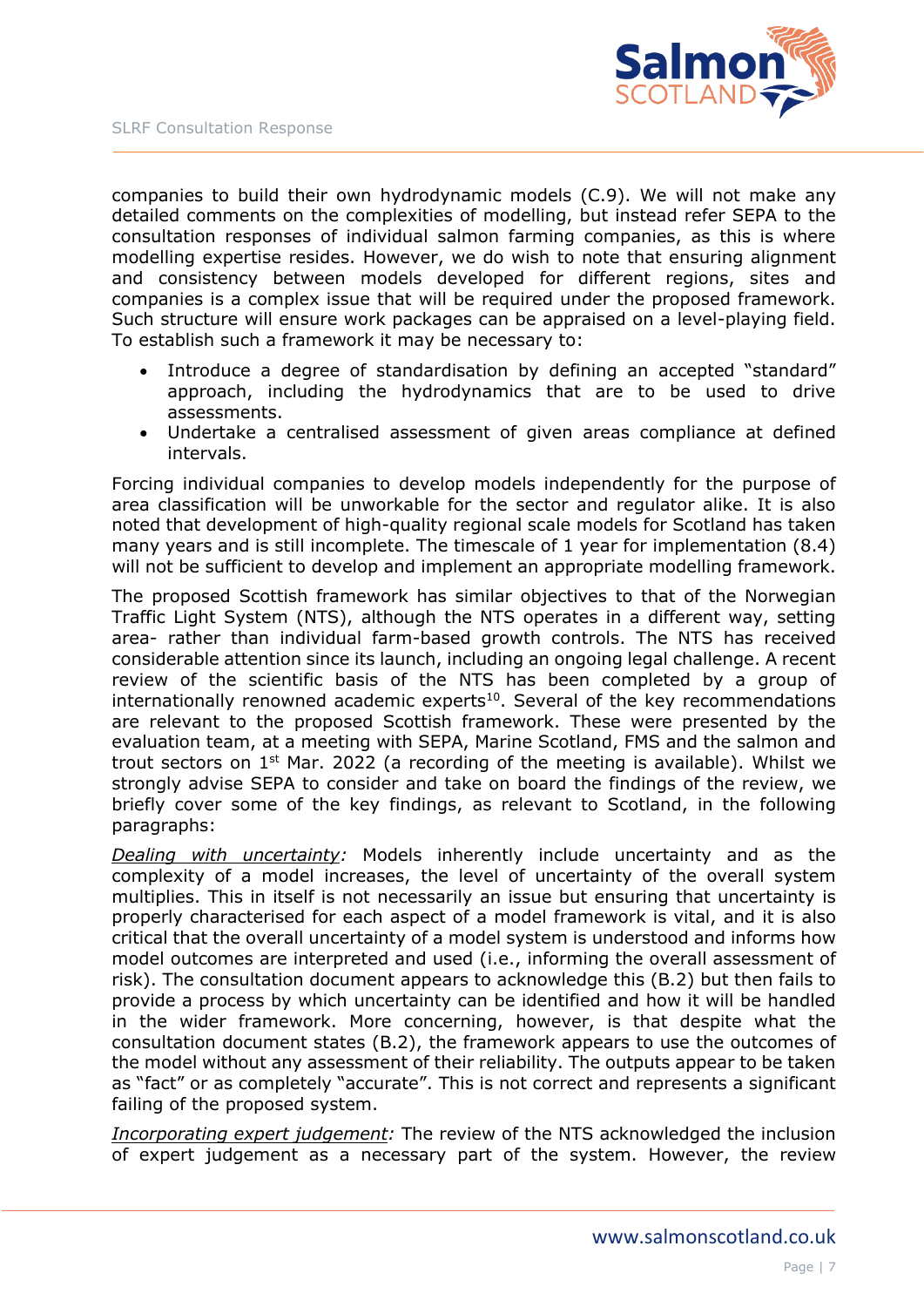

criticised the lack of any explanation of how expert judgement had been used and justified, noting that there are recognised approaches for incorporating expert views. Expert judgement is inherent in the proposed Scottish system, and there is also a lack of any clear explanation and justification for the inclusion of expert judgement and no evidence of a formal, structured approach. These failings must be addressed. By way of examples, expert judgment seems to have been used in the below:

- 1. Wild salmon protection zones are narrow or constrained areas of sea that wild salmon post smolts have to pass through (4.2).
- 2. Salmon protection zones are identified taking account of advice from Marine Scotland and fisheries managers (4.2).
- 3. The protection zone for rivers entering the sea on open coastlines is arbitrarily set at 5km (A.8).

It is unacceptable to have significant aspects of the framework included through expert opinion, without any wider scientific scrutiny.

*Knowledge inclusion:* The review of the NTS recommended a clear framework for the inclusion or exclusion of sources of information and a more robust process associated with how knowledge is included within the framework. These are key requirements for any Scottish system and at present the sector is extremely concerned with the lack of any explanation as to how and why data sources and information have been included, and why others might not have been. It is critical that there is full transparency in decision making around this framework so that all stakeholders can be assured of objectivity in the process. At present, this is not the case. We would argue that the proposed system needs independent oversight, to ensure the most up to date and scientifically valid information is being used.

*External validation:* This subject warrants its own specific section, below.

*Framing in an iterative framework:* The Evaluation group identified that within the NTS there was no mechanism for assessing the effectiveness of actions nor any ongoing assessment of the framework assumptions or for informing expert judgment. They proposed an iterative framework to support such assessments.

This will, in part, be considered in the Validation section below. However, the current proposed framework offers no insight into how SEPA will assess the suitability of the framework, its core components and assumptions and whether they are "up to date". For any system to work correctly, there requires to be a clear and transparent process by which SEPA will appraise the framework in its entirety, at regular intervals.

# **Validation**

*We believe it is not possible to validate the proposed framework and that it is not acceptable to regulate a sector when the effectiveness of regulation cannot be determined.*

The consultation document, and subsequent stakeholder one to ones, have provided no explanation of how SEPA will assess and validate the proposed framework.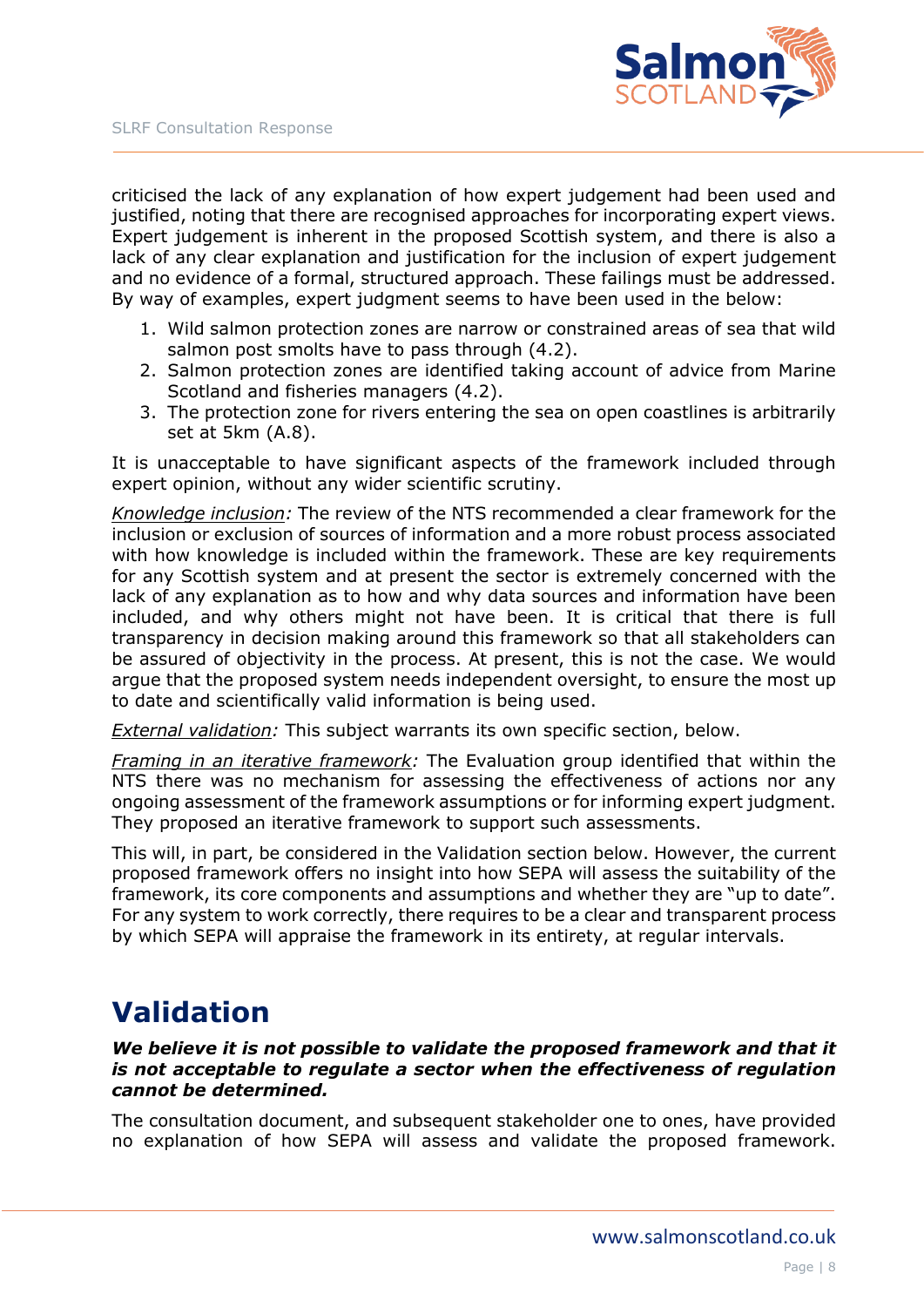

Instead, in the consultation, SEPA have asked respondents to provide suggestions on a monitoring plan to assess the framework (Questions 14 to 16).

To date, despite many years of research (including by Marine Scotland) and considerable cost (including to the taxpayer) it has not been possible to quantify the actual impact the salmon farming sector (let alone an individual farm development) might (or might not) be having on wild salmon at a population level. The core remit of the proposed framework is to manage the risk to wild fish, posed by salmon farms. To do this we must only consider the proportion of wild salmon populations that are actually (if at all) being impacted by salmon farms (and not any proportion that is impacted by other pressures). Noting that, according to Jackson et al. (2013) "*the level of sea lice-induced mortality is small as a proportion of the overall marine mortality rate"* and according to SEPA's representation to the REC Committee in 2020 sea lice from farmed fish have not been responsible for the declines in wild fish we have seen over the decades. Furthermore, the independent review of the NTS considers any assessment of systems performance as "*non-trivial and fraught with*  uncertainties". And Sandvik et al.<sup>9</sup> (the paper that has provided SEPA with the 0.7 lice per  $m<sup>2</sup>$  threshold) asserts that direct measurements of lice induced mortality on wild salmonids is "impossible".

Taking all of this collectively, SEPA must provide clear guidance on how they will assess the framework and its ability to protect wild salmon, specifically from the risk posed by salmon farm developments. At present we do not believe this is achievable, which is a significant failing of the current proposal.

In our view, it is not acceptable for a sector to have regulatory controls imposed upon it, unless there is a clear mechanism by which the effectiveness of those controls can be assessed. Without that, there is the real risk of significant detrimental impacts on the sector without there ever being the regulatory justification.

# **Sea trout**

### *We believe the exclusion of sea trout and the lack of any scientific guidance from SEPA will lead to "double regulation" within the consenting regime.*

SEPA have excluded sea trout from the proposed risk framework, and perhaps with good reason: according to the consultation documents catches of sea trout appear to have stabilised or even increased (9.2) in recent years. Furthermore, Scottish Government's Summary of Science<sup>4</sup> states that "*no information has yet been published to provide a quantitative estimate of the impact of lice on sea trout populations in Scotland*". Notwithstanding the fact we believe this to also be the case for salmon, the exclusion of sea trout from the framework, whilst welcome from the perspective of scientific principle, creates a challenge for the salmon farming sector on the west coast and Western Isles.

Scottish Government have confirmed SEPA as the lead body responsible for managing the risk to wild salmonids (both salmon and sea trout) from sea lice from marine finfish farms (1.1). But SEPA have provided no insight as to how they will provide advice to Local Authorities to support their decision-making in relation to sea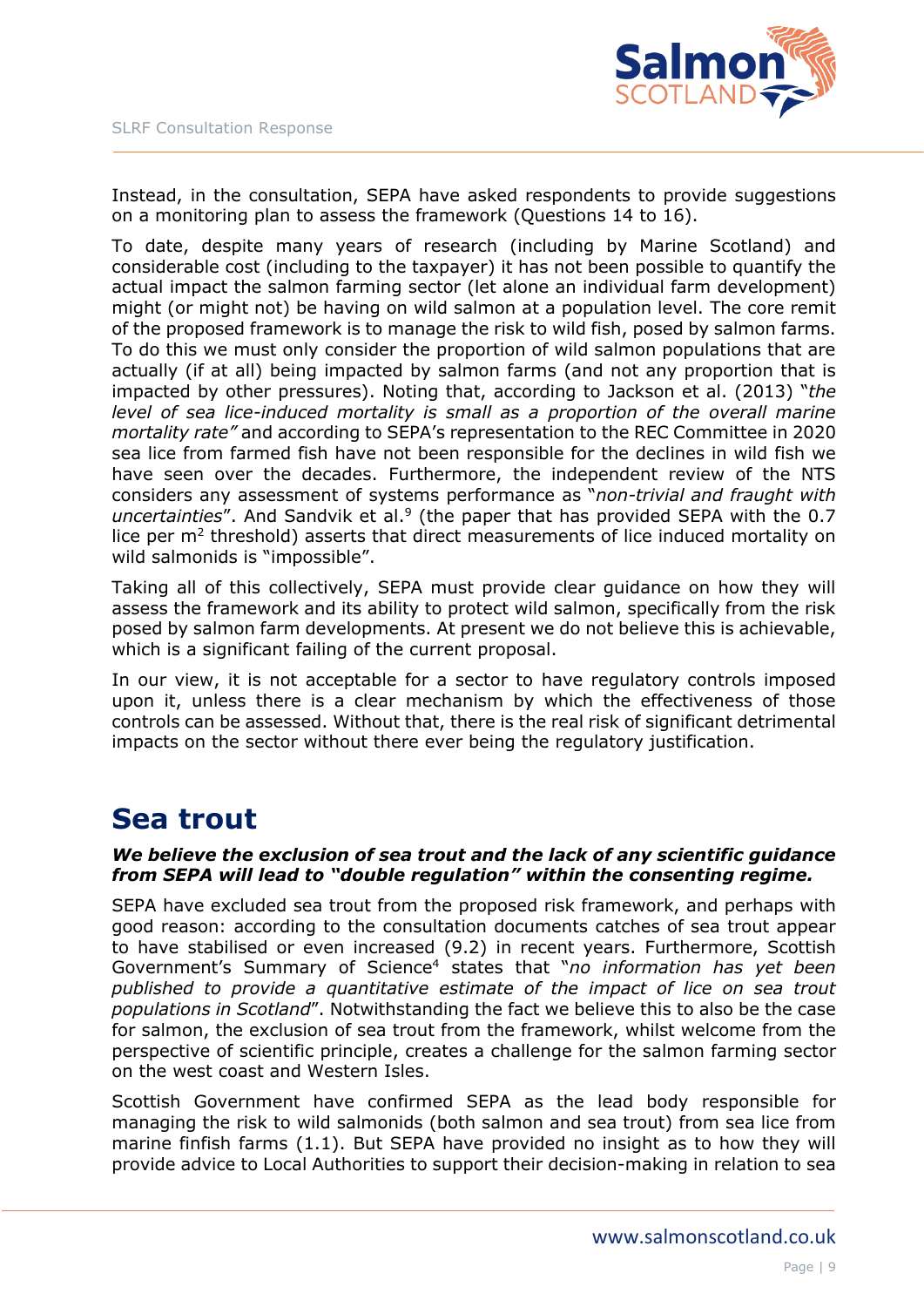

trout. Currently, Local Authorities require applicants to develop an Environmental Management Plan (EMP) to support the management of interactions between farmed salmon and wild salmonids – these EMPs currently cover both salmon and sea trout.

With the proposed introduction of a risk framework for salmon, and the likelihood that Local Authorities will have no option but to continue its requirement for EMPs to cover sea trout, finfish farmers face the prospect of "double regulation". This is in direct conflict with the principles of Better Regulation, as required by the Scottish Regulators' Strategic Code of Practice<sup>11</sup> (of which SEPA is a signatory), as well as the sentiment of the recommendations from Prof. Griggs' review of aquaculture consenting.

SEPA need to clearly articulate how, as the lead regulator for farmed / wild salmonid interactions, they will manage the risk (if any) posed to sea trout, provide advice to Local Authorities and avoid "double regulation" of the salmon farming sector.

We believe the only sensible way forward is to transfer all discussions relating to farmed / wild salmonid interactions (both salmon and sea trout) into the streamlined single consenting process recommended by Prof. Griggs.

## **Impacts**

### *We believe SEPA have failed in their responsibility to consider the socioeconomic impacts of the proposed framework, and we believe these impacts to be extensive for the sector, the supply chain and for Scotland's rural and national economy.*

Before introducing any new regulatory framework through CAR, SEPA are legally required to consider its social and economic impacts, and therefore to undertake a Business and Regulatory Impact Assessment (BRIA). A BRIA is not included in the consultation documentation and instead the consultation asks respondents to highlight areas where they believe there will be impacts arising from the proposed framework (Q.18-20).

Our view is that it is not appropriate nor acceptable to progress any further with the proposed framework until a detailed BRIA has been completed. SEPA and Marine Scotland have already invested significant public resources into the development of this framework (notwithstanding the resource the sector has also committed to date). It is clear from the consultation documentation and engagement with SEPA that there is still a huge amount of work to be completed before any framework could be launched. Given that the scale of any impact of salmon farming on wild salmon populations has not been quantified, it is difficult to see how SEPA can assess the proportionality of the proposed system until a BRIA is completed. We now face the prospect of significant further investment of public resources into the development of this system, without any clear understanding of how the framework will affect businesses and Scotland's rural communities that rely so heavily on fish farming. SEPA have intimated that a BRIA will form part of a subsequent, final consultation on the proposed framework. It is difficult to see how, at that stage, a published BRIA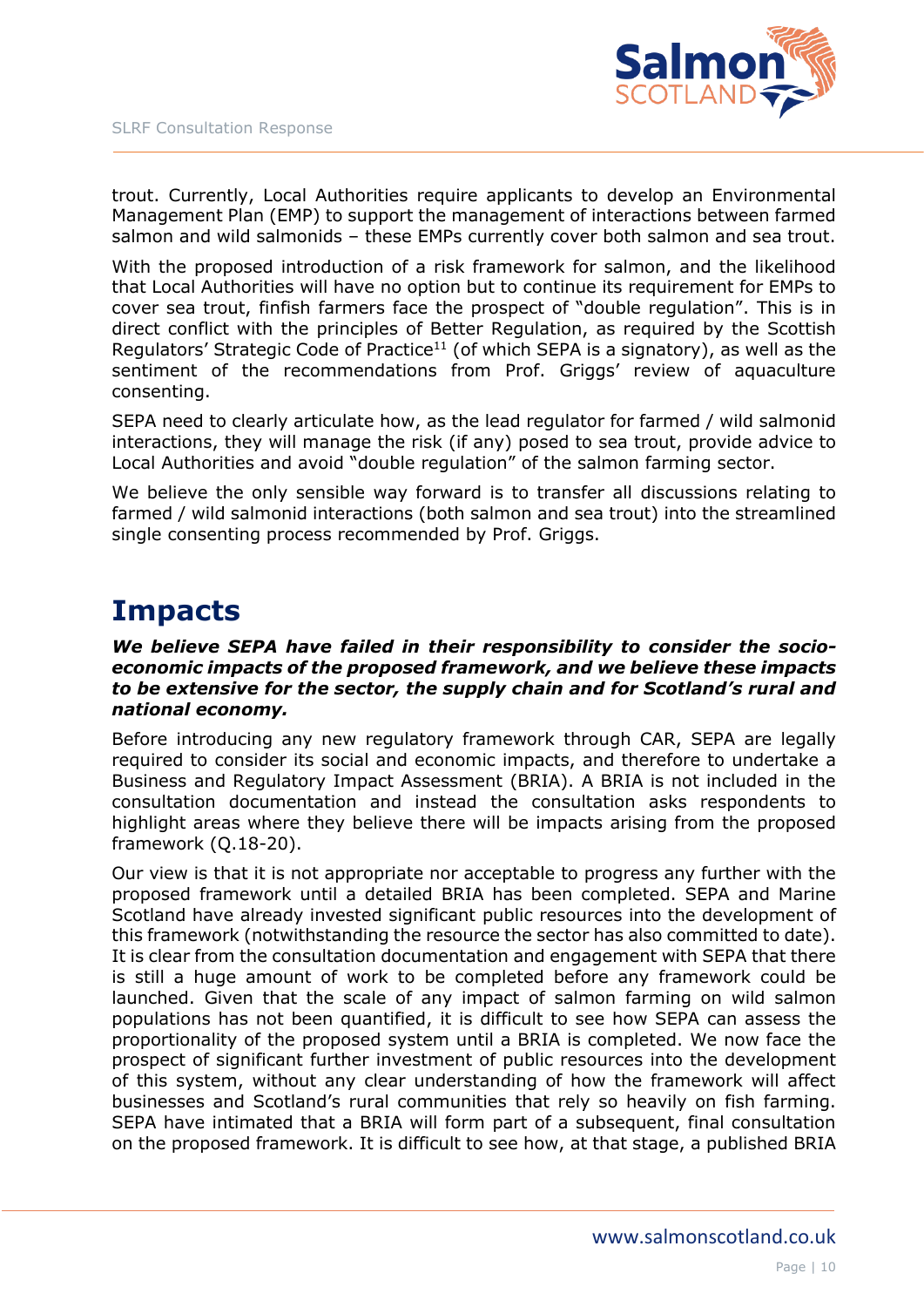

will be anything more than a "box ticking exercise" and that by that stage the framework will be a "done deal".

**The salmon farming sector believe the introduction of the framework, as proposed, will result in a de facto moratorium on farm development on the west coast of Scotland and Western Isles** – not a system to aid Local Authorities in their decision making to support the sustainable development of the sector, as initially envisaged. It is difficult to understand the rationality of a decision to implement a regulatory control that could lead to a moratorium on development, when a defined impact of salmon farming on wild salmon populations has not been quantified. We should also note that the development activity of our members is not necessarily about growth but about improving the efficacy and sustainability of the portfolio of farms that are already in production.

Each new salmon farm provides social and economic contribution within its immediate vicinity and also across Scotland through an integrated supply chain. Scottish government figures identify aquaculture as a significant contributor to multiplier effects from investment. Specifically, the knock-on impacts from salmon farming investment are the third most valuable in Scotland in terms of returns on investment. For every  $E1$  million investment a further  $E789,000$  is generated in indirect and induced impacts across the economy $^{12}$ .

On average every active farm in Scotland (and thus every new farm) provides local jobs for 8 people in farming roles and a further direct 5 support staff within the relevant farming business (e.g., health, environment, management etc.). The farm will support local facilities, shops, schools, road infrastructure, businesses and housing in some of the most sparsely populated areas of Scotland. On average, each farm will provide over £3m to the Scottish economy in direct, indirect and induced impacts.

| Region                         | Gross value added | Direct employees        |
|--------------------------------|-------------------|-------------------------|
| Argyll & Bute                  | £138 m            | 540                     |
| Na h-Eileanan an Iar           | £121 m            | 420                     |
| Skye, Lochaber and Badenoch    | £120 m            | 440                     |
| Shetland                       | £114m             | 410                     |
| Caithness, Sutherland and Ross | £90 <sub>m</sub>  | 340                     |
| Orkney                         | £56 m             | 190                     |
|                                |                   | Source: Salmon Scotland |

### **Estimated economic contribution by producing region:**

Furthermore, there are in excess of 3600 supply chain businesses operating across Scotland, with such businesses found in every Local Authority area and in every parliamentary constituency across Scotland – all of these businesses are dependent on a thriving and sustainably growing Scottish salmon farming sector.

### **Suppliers across Scotland:**

| Spend with Scottish suppliers    | £373m |
|----------------------------------|-------|
| Scottish suppliers to the sector | 3,600 |
| Of which are located in:         |       |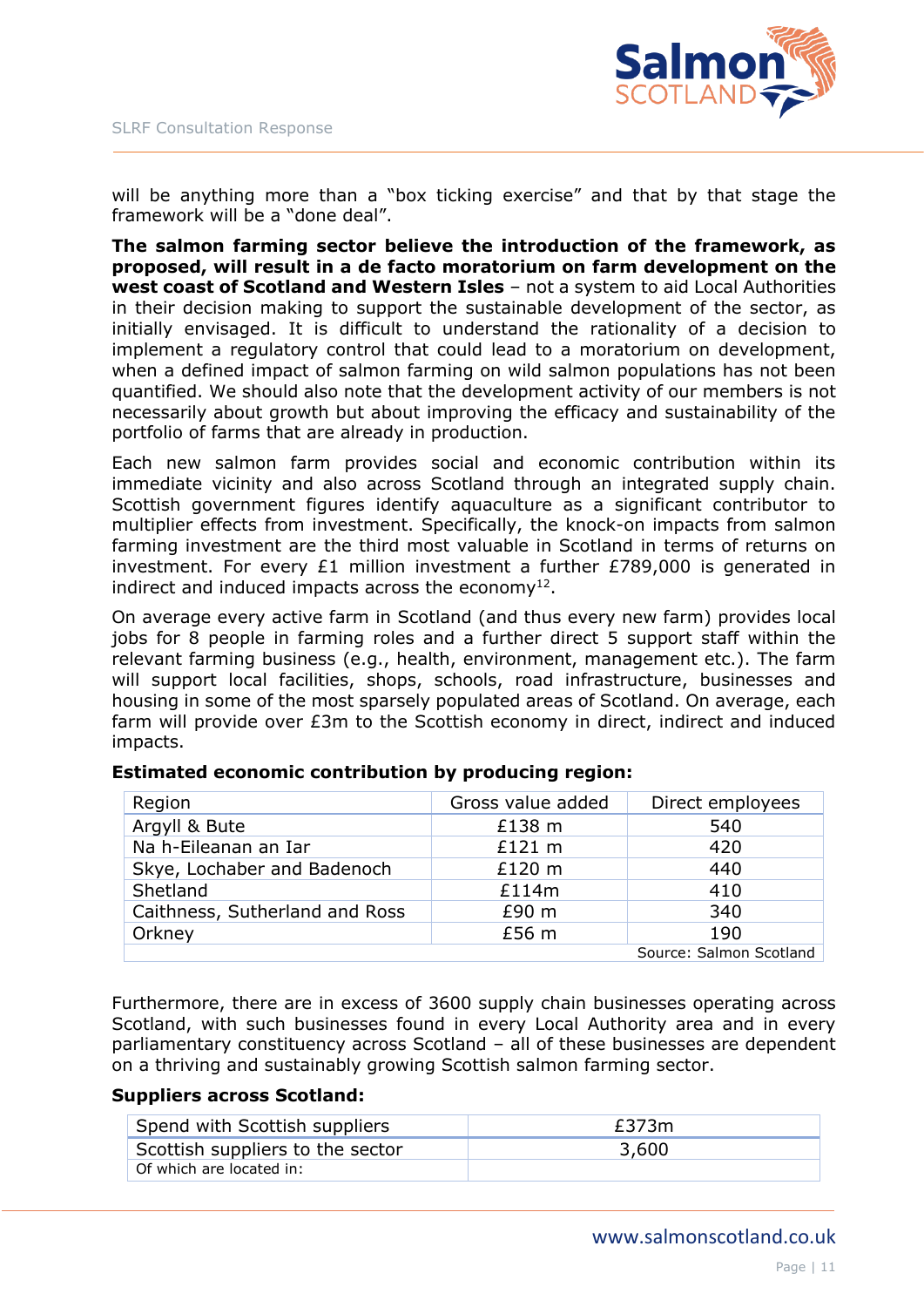

| Highlands and Islands   | 2,300 |
|-------------------------|-------|
| North East Scotland     | 270   |
| West Scotland & Glasgow | 340   |
| Lothian                 | 250   |
| Mid Scotland and Fife   | 180   |
| <b>Central Scotland</b> | 150   |
| South Scotland          | 100   |

Scotland has a cost of production that is higher than other salmon farming nations<sup>13</sup>, and the costs attributable to regulatory activities are also higher. This already places considerable pressure on Scotland's salmon farmers, when operating within a global market. Alongside a more general stagnation in growth of the sector, this has seen Scotland experience a decreasing global market share. Added uncertainty and costs associated with the new framework will further increase uncertainly for external investors, including for those supply chain businesses that already operate within the sector, but also for potential new investors, including those bringing "green" investment and innovation to Scotland, which can support Scotland's goal of becoming net zero by 2045 – how can such businesses confidently invest in business growth and new jobs in Scotland, when such uncertainty exists in the Scottish salmon farming sector?

As outlined below (Fish Welfare Implications), the proposed framework will lead to a requirement to treat fish more frequently, in order to maintain legally prescribed (within CAR licences) lice loads on farms. Putting to one side the fact that the model framework includes significant uncertainty in how lice loads on a farm relate to lice on wild fish, and thereafter to any population level impact on wild salmon, the requirement to treat more frequently will lead to added costs for salmon farmers, again, when it is not clear what the overall benefit of the proposed framework will be in terms of protection for wild salmon. These costs are not to be underestimated. Not only will there be operational costs associated with any intervention activity, but there will also be capital expenditure costs, for example the purchase of hydro- / thermo-licers, treatment vessels / equipment, contract hire of well boats. Furthermore, the requirement to manage lice to lower levels may also lead to an increased need to use licenced veterinary medicines, which aside from the added direct costs associated with using those medicines, comes with undefined, but significant reputational costs for our sector (i.e., rightly or wrongly, the increased use of licenced veterinary medicines is viewed negatively from a sustainability perspective). For a sector that relies significantly on its global reputation as a sustainable producer of the highest quality salmon, such reputational impacts could be significant for Scotland as a whole, impacting not only those companies affected by the regulatory controls (i.e., farmers on the west coast and Western Isles), but those not currently affected by the framework (i.e., farmers on Orkney and Shetland).

Finally, but importantly, a thorough and detailed BRIA is vital to fully understand the implications for Scotland's smaller salmon farming businesses. Due to the high costs associated with the increased requirements of site development (e.g., modelling expertise) and sea lice management, it is likely that Scotland's smaller salmon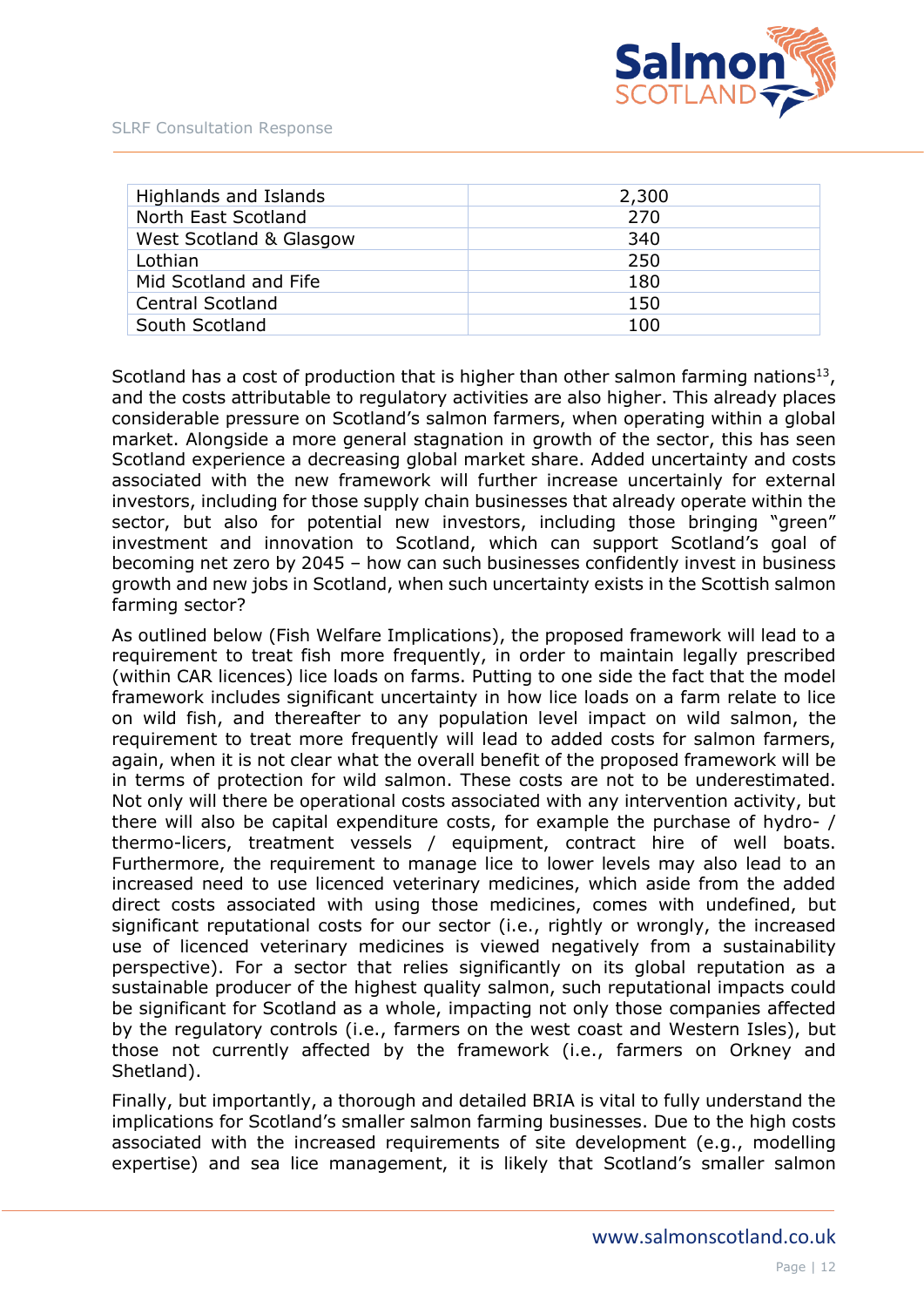

farming businesses will be disproportionately affected by the introduction of the proposed framework, noting also that these businesses are vitally important to the communities in which they operate. For example, Wester Ross Salmon are the largest private employers within Ullapool, where they are based.

# **Scottish Regulators' Strategic Code of Practice**

### *We believe that the introduction of the proposed framework does not align with the requirements of the Scottish Regulators' Strategic Code of Practice.*

SEPA are signatories of the Scottish Regulators' Strategic Code of Practice<sup>11</sup>. Although we appreciate the consultation has not concluded, we believe the proposed approach does not align with the requirements of that code. Some examples of where this is the case are provided below, along with references to relevant sections of this consultation response:

*Requirement: Adopt a positive enabling approach in pursuing outcomes that contribute to sustainable economic growth*. We do not believe the proposed framework to be enabling, nor do we believe it will contribute to sustainable economic growth. In fact, we believe it will prevent growth (see Impacts).

*Requirement: In pursuing their core regulatory remit be alive to other interests, including relevant community and business interests; taking business factors appropriately and proportionately into account in their decision-making processes*. No BRIA has been completed and there appears to have been no proportionate consideration of the impacts of the proposed framework on communities or Scottish business interests (see Impacts).

*Requirement: Adopt risk and evidence-based protocols which help target action where it's needed and help to ensure the achievement of measurable outcomes*. There is no quantifiable evidence of an impact of salmon farming on wild salmon populations and as such the proposed approach does not adopt risk or evidencebased protocols (see Underpinning Science: Impact on wild salmon). SEPA have not defined how they will achieve measurable outcomes from the framework (see Validation).

*Requirement: Recognise, in their policies and practice, a commitment to the five principles of better regulation: regulation should be transparent, accountable, consistent, proportionate and targeted only where needed*. We believe the current proposal will lead to regulation that is not transparent (at present, see Underpinning Science: modelling and science used within the framework), accountable (see Validation and elsewhere), proportionate (see entire response) nor targeted only where needed (see Underpinning Science: Impact on wild salmon).

*Requirement: Pursue continuous improvement in regulatory practice based on the principles of better regulation.* e.g., the likely "double regulation" for salmon and sea trout conflicts with the principles of Better Regulation (see Sea Trout).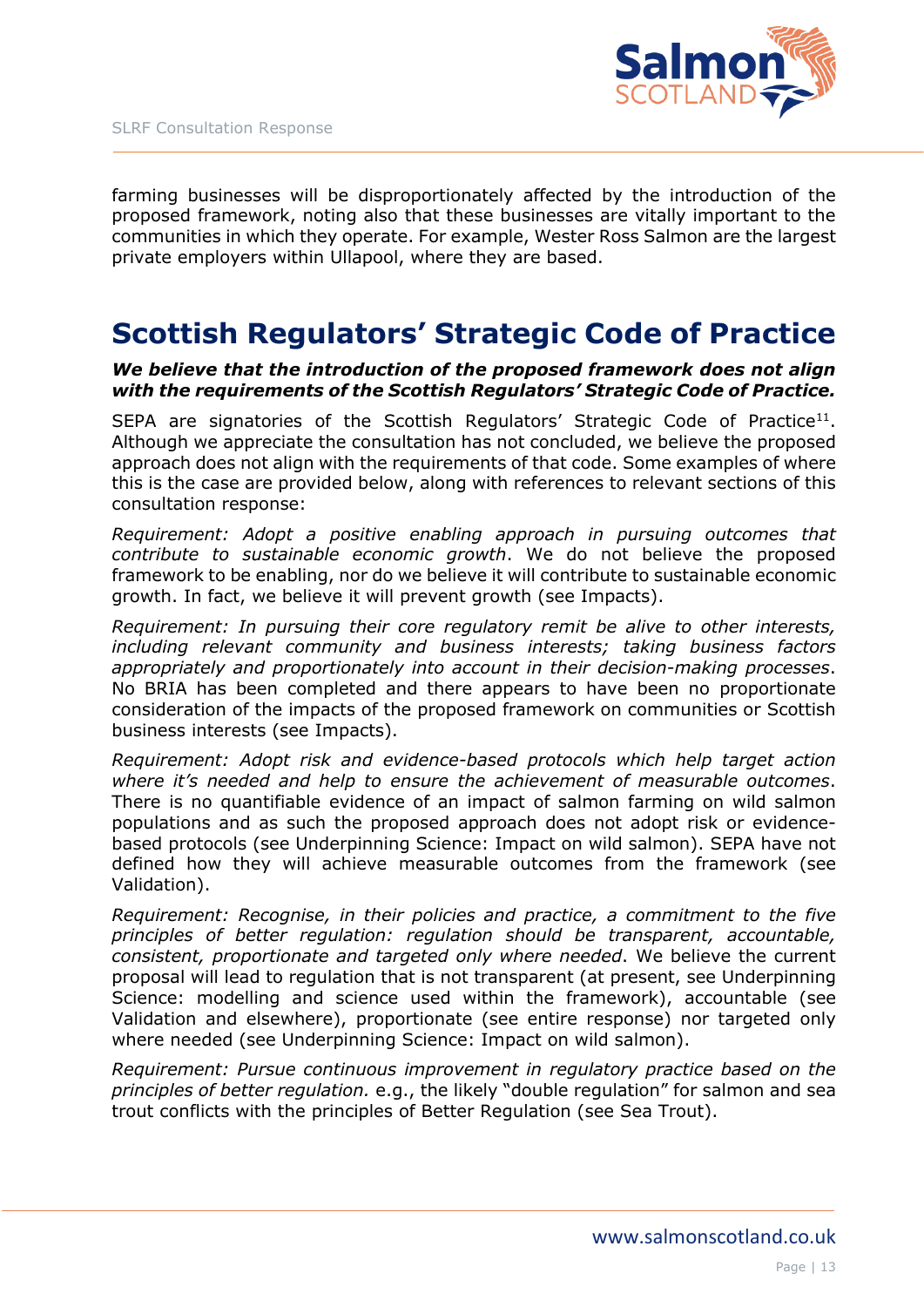

# **Fish Welfare Implications**

### *The proposed framework will have significant negative impacts on farmed fish welfare, which do not appear to have been considered by SEPA.*

It is not by chance that the last section of our response considers the impacts of the proposed framework on the welfare of our fish. All too often regulatory controls are implemented that disregard the fact we farm a living, sentient animal and that as farmers we have moral, ethical and legal obligations to protect the health and welfare of our fish. At most, many regulatory controls consider fish welfare as an afterthought. Unfortunately, the proposed sea lice risk framework is no different.

The proposed framework will place, within CAR licences, a requirement for new farm developments to maintain lice loads at a certain, prescribed level, defined through the consenting process (C.14). It will also introduce permit controls that restrict the numbers of juvenile sea lice emanating from existing farms, unless prior authorisation is sought (6.2). Putting to one side for the moment the somewhat bizarre concept of seeking "prior notification" before farms are legally permitted to exceed levels of a dynamically changing population of sea lice, these controls will undoubtedly lead to a requirement to treat fish more regularly. This has a number of significant implications for fish welfare.

Decisions to intervene and to treat fish should always be made in the best interests of those fish. Vets are duty bound to consider the benefits of any intervention with the risks to the animals being treated – the "first do no harm" principle. The proposed regulatory framework will lead to pressure to treat fish, when treating may not be in the best interests of those fish, and when treatment may lead to further health and welfare issues or mortality.

A recent analysis of the causes of mortality in Scottish salmon farming, conducted for the Farmed Fish Health Framework, identified that some of the main causes were associated with handling or treating our fish. Further, it is well known that farmed salmon can experience complex health challenges, in particular complex gill health challenges, which further complicate the handling and treatment of fish for sea lice, especially when it is not necessary to treat those fish for any other reason than to meet a regulatory control that seeks protect wild fish.

We would also like to note potentially competing regulatory controls that fish farmers are bound by, specifically the Animal Health and Welfare (Scotland) Act 2006, and the very real potential for conflicts of law in that regard.

Again, given all the uncertainty inherent within the currently proposed framework (e.g., the lack of scientific evidence for the scale of impact on wild fish, uncertainty within the proposed modelling framework, significant socio-economic impacts, the absence of a mechanism to validate the framework), it is difficult to see how the proposed approach is proportionate, when considering our duty to protect the health and welfare of our fish.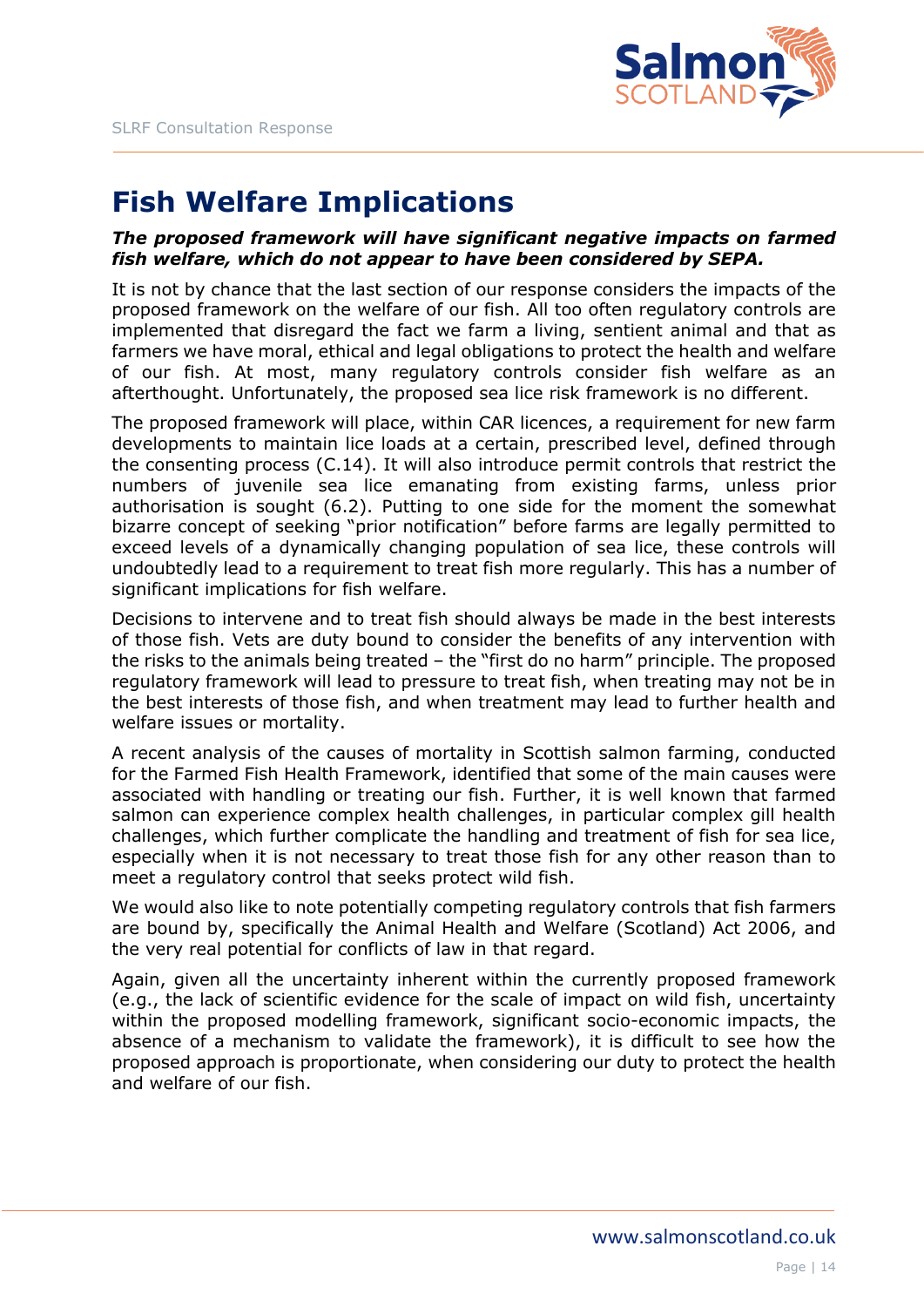

# **Conclusion**

In conclusion, Salmon Scotland and the Scottish salmon farming sector do not support the current proposal for a sea lice risk assessment framework. We believe there are significant fundamental issues with the underpinning principles of the framework. We also do not believe it is based on the most up to date science (including evidence of an impact on wild fish populations), that it will result in significant and unjustified impacts on our sector, and that the proposed controls are disproportionate and not representative of a truly risk-based approach.

The review of aquaculture consenting by Prof. Griggs outlines a clear framework for significantly improving the consenting regime for Scottish aquaculture. His recommendations have been accepted in principle by the Cabinet Secretary for Rural Affairs and Islands and the only logical way forward appears to be to divert any further discussion surrounding the hazard and potential risks posed by farmed salmon on wild salmonids (with any required mitigation) into the process proposed by Prof. Griggs.

### **References**

- 1. Griggs (2022) A review of the Aquaculture Regulatory Process in Scotland. [https://www.gov.scot/publications/review-aquaculture-regulatory-process](https://www.gov.scot/publications/review-aquaculture-regulatory-process-scotland/pages/2/)[scotland/pages/2/](https://www.gov.scot/publications/review-aquaculture-regulatory-process-scotland/pages/2/)
- 2. [https://www.fishfarmingexpert.com/article/scottish-government-backs](https://www.fishfarmingexpert.com/article/scottish-government-backs-shake-up-of-aquaculture-regulation/)[shake-up-of-aquaculture-regulation/](https://www.fishfarmingexpert.com/article/scottish-government-backs-shake-up-of-aquaculture-regulation/)
- 3. Jackson et al. (2013) Impact of *Lepeophtheirus salmonis* infestations on migrating Atlantic salmon, *Salmo salar* L., smolts at eight locations in Ireland with an analysis of lice-induced marine mortality. J. Fish Dis. 36: 273-281.
- 4. Marine Scotland: Impacts of lice from fish farms on wild Scottish sea trout and salmon: summary of science. [https://www.gov.scot/publications/summary](https://www.gov.scot/publications/summary-of-information-relating-to-impacts-of-salmon-lice-from-fish-farms-on-wild-scottish-sea-trout-and-salmon/)[of-information-relating-to-impacts-of-salmon-lice-from-fish-farms-on-wild](https://www.gov.scot/publications/summary-of-information-relating-to-impacts-of-salmon-lice-from-fish-farms-on-wild-scottish-sea-trout-and-salmon/)[scottish-sea-trout-and-salmon/](https://www.gov.scot/publications/summary-of-information-relating-to-impacts-of-salmon-lice-from-fish-farms-on-wild-scottish-sea-trout-and-salmon/)
- 5. NOAA (2022). Biological Opinion on the effects of marine finfish rearing facilities in in Puget Sound: <https://drive.google.com/file/d/1mPef6Qw6hSIykZB3T5JrdfqHWSAfEPl3/view>
- 6. [https://www.asc-aqua.org/wp-content/uploads/2022/02/Revised-](https://www.asc-aqua.org/wp-content/uploads/2022/02/Revised-Recommendations-for-Indicator-3.1.7-of-the-Salmon-Standard-after-public-consultation-March-April-2021.pdf)[Recommendations-for-Indicator-3.1.7-of-the-Salmon-Standard-after-public](https://www.asc-aqua.org/wp-content/uploads/2022/02/Revised-Recommendations-for-Indicator-3.1.7-of-the-Salmon-Standard-after-public-consultation-March-April-2021.pdf)[consultation-March-April-2021.pdf](https://www.asc-aqua.org/wp-content/uploads/2022/02/Revised-Recommendations-for-Indicator-3.1.7-of-the-Salmon-Standard-after-public-consultation-March-April-2021.pdf)
- 7. [https://www.gov.scot/publications/conservation-of-wild-salmon/pages/high](https://www.gov.scot/publications/conservation-of-wild-salmon/pages/high-level-pressures-on-atlantic-salmon/)[level-pressures-on-atlantic-salmon/](https://www.gov.scot/publications/conservation-of-wild-salmon/pages/high-level-pressures-on-atlantic-salmon/)
- 8. <https://www.gov.scot/publications/scottish-wild-salmon-strategy/>
- 9. Sandvik et al. (2020) Prediction of the salmon lice infestation pressure in a Norwegian fjord. J. Mar. Sci. 77: 746-756.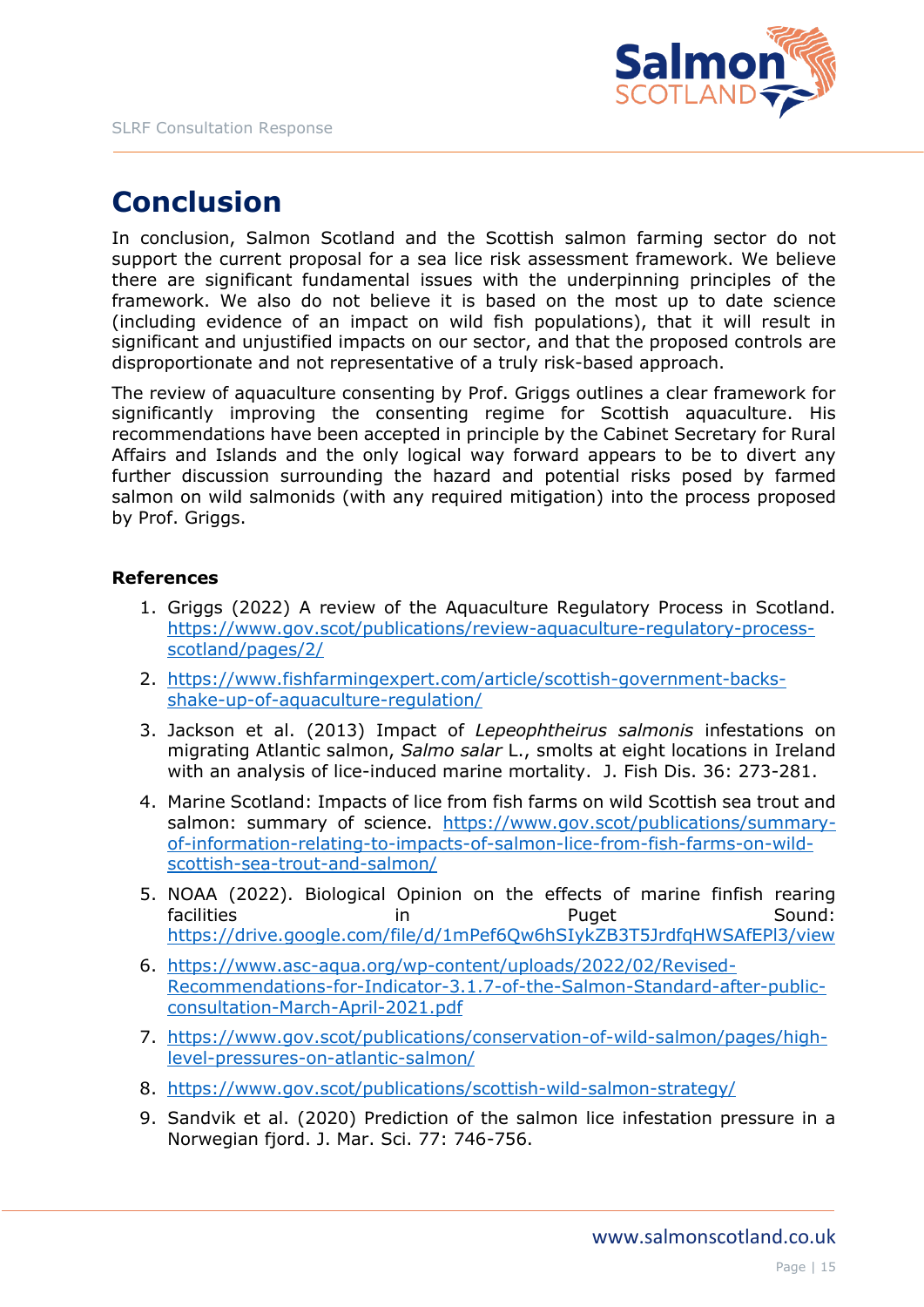

- 10.Revie et al. (2022) An evaluation of the Scientific Basis of the Traffic Light System for Norwegian Salmonid Aquaculture: [https://www.forskningsradet.no/siteassets/publikasjoner/2021/an](https://www.forskningsradet.no/siteassets/publikasjoner/2021/an-evaluation-of-the-scientific-basis-of-the-traffic-light-system-for-norwegian-salmonid-aquaculture.pdf)[evaluation-of-the-scientific-basis-of-the-traffic-light-system-for-norwegian](https://www.forskningsradet.no/siteassets/publikasjoner/2021/an-evaluation-of-the-scientific-basis-of-the-traffic-light-system-for-norwegian-salmonid-aquaculture.pdf)[salmonid-aquaculture.pdf](https://www.forskningsradet.no/siteassets/publikasjoner/2021/an-evaluation-of-the-scientific-basis-of-the-traffic-light-system-for-norwegian-salmonid-aquaculture.pdf)
- 11.Scottish Regulators' Strategic Code of Practice: [https://www.webarchive.org.uk/wayback/archive/3000/https://www.gov.sco](https://www.webarchive.org.uk/wayback/archive/3000/https:/www.gov.scot/Resource/0046/00467429.pdf) [t/Resource/0046/00467429.pdf](https://www.webarchive.org.uk/wayback/archive/3000/https:/www.gov.scot/Resource/0046/00467429.pdf)
- 12.Scottish Parliament Information Centre: Input-output models and increasing economic output. [https://spice-spotlight.scot/2019/08/26/input-output](https://spice-spotlight.scot/2019/08/26/input-output-models-and-increasing-economic-output/)[models-and-increasing-economic-output/](https://spice-spotlight.scot/2019/08/26/input-output-models-and-increasing-economic-output/)
- 13.Iversen et al. (2020) Production cost and competitiveness in major salmon farming countries 2003-2018. Aquaculture 522: 735089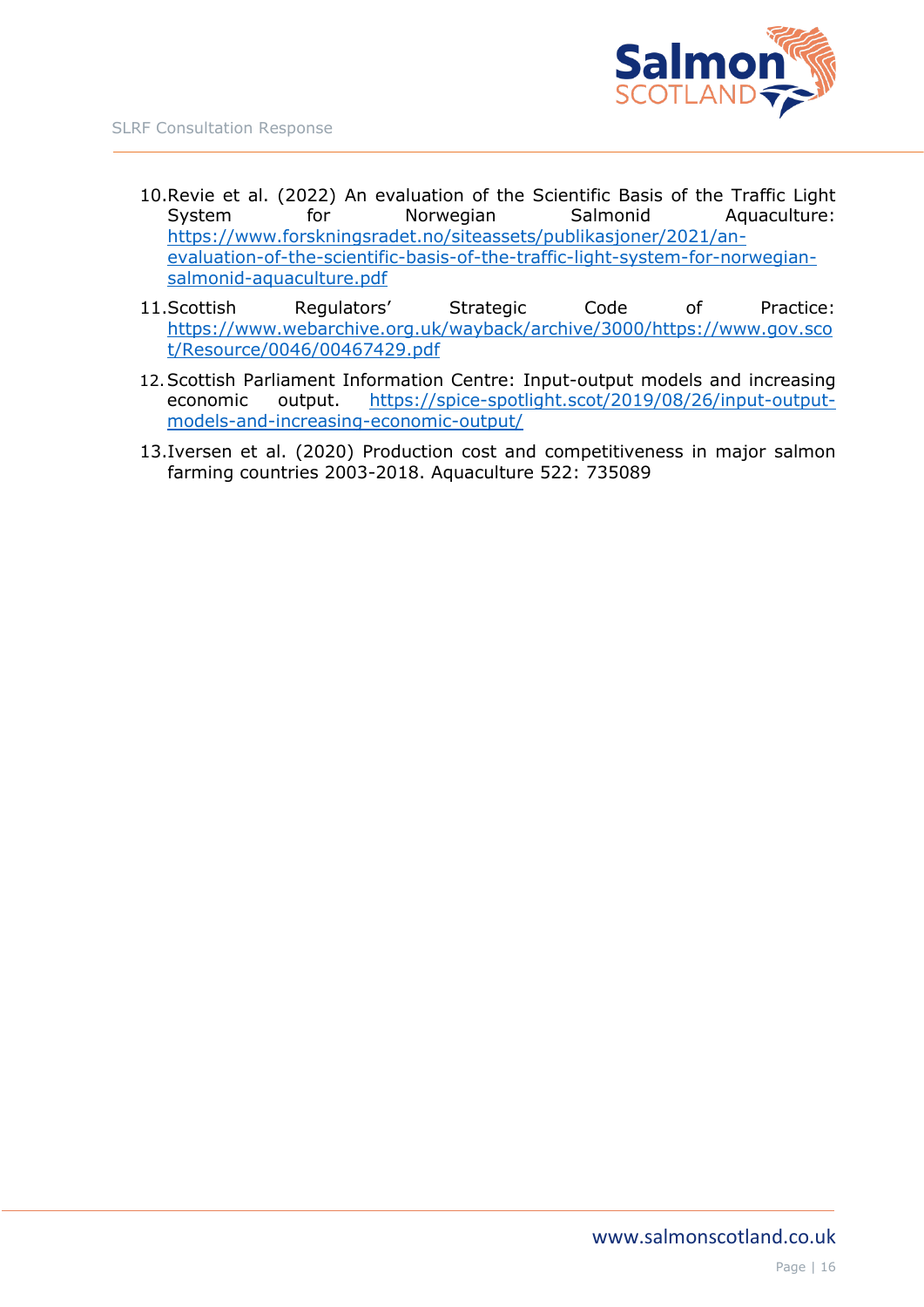

# **Response to consultation questions:**

#### **Your Details**

#### **1. What is your name?**

Iain Berrill

#### **2. What is your email address?**

iain@salmonscotland.co.uk

#### **3. What is your organisation? (if applicable)**

Salmon Scotland

#### **Wild Salmon Protection Zones**

**4. Do you think that there are important areas for wild salmon post-smolt migration that we have not identified as wild salmon protection zones?**

- ☐ Yes
- ☒ No
- □ Not sure

**5. If yes, please identify these areas, explaining why they should be protection zones and the evidence to support this.**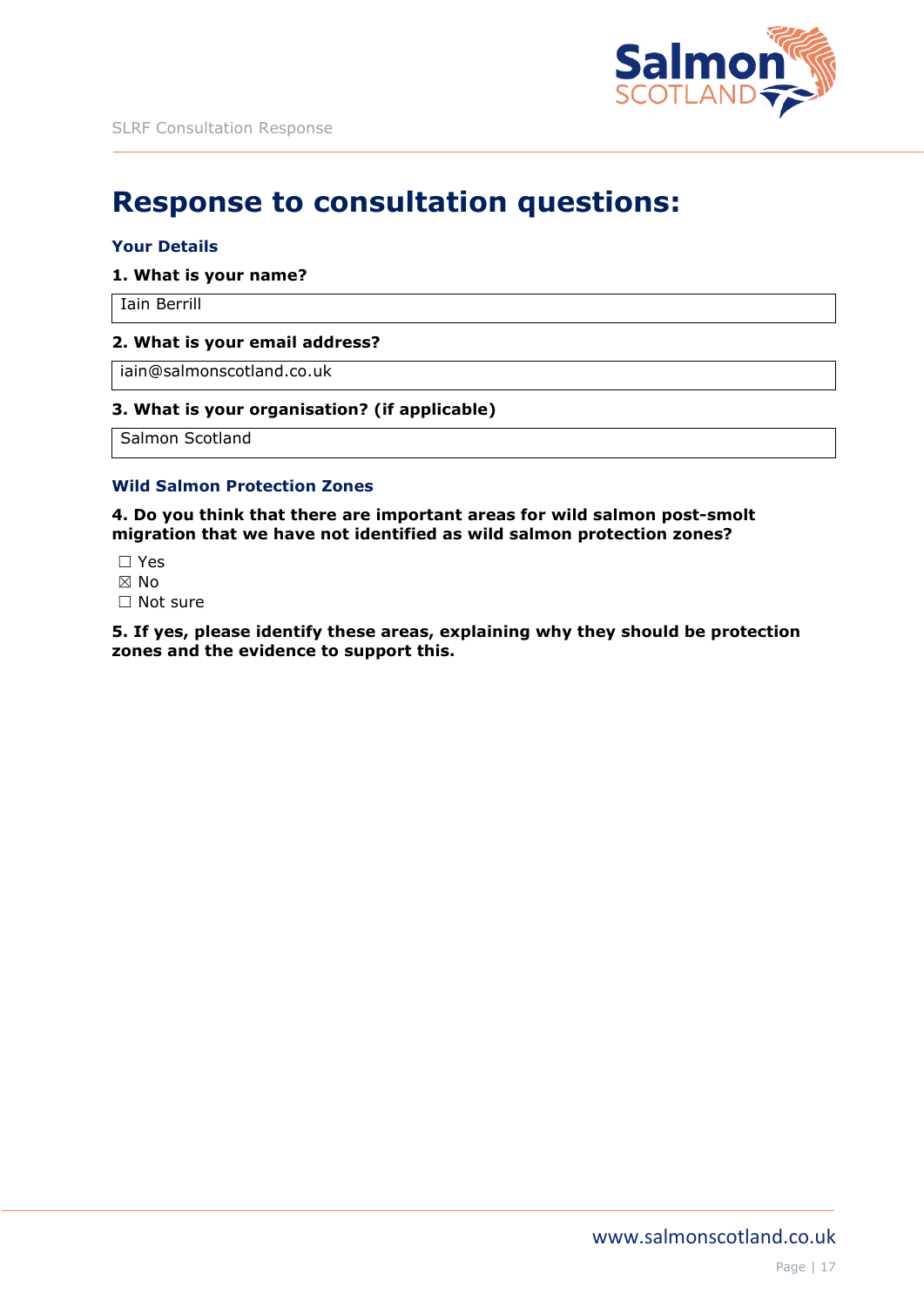

At this stage, we do not believe it is correct to ask whether or not the proposed areas are right (i.e., whether there should be others, fewer areas etc.). The fundamental question is whether the correct process has been used to determine those areas.

At present, it is unclear if that is the case. The selection of areas and their delineation appears to have been made through a process of expert judgement, but the actual formal process used has not been provided. Our view is that such decisions must take a formalised and transparent process so all stakeholders can fully understand the decisions that have been made and that there is sound scientific justification for those decisions. The scientific evaluation of the Norwegian Traffic Light System (Revie et al. 2022) flagged concerns around the level of transparency, and the apparent lack of a defined process, with regards to how expert judgement was included with the Norwegian system. The current proposal seems to be following the same path.

In particular for the proposed system:

Are we sure that wild salmon have to pass through the narrow areas of sea that have been identified (4.2)? How has that judgment been made?

How have the proposed zones been identified taking account of advice from Marine Scotland and Fisheries Managers (4.2)?

Has a formal, structured and internationally accepted process been adopted for the inclusion of expert opinion? If not, why not?

What is the scientific justification for a 5km radius as a zone for rivers that flow into open coastline (A.8)? Is this based on expert opinion or published science?

Only when the answer to this more fundamental question is made public, and there is an agreed mechanism to assign areas as protection zones, can we then move to consider if all possible zones have been included in the framework.

#### **6. Do you think that any of areas we are proposing as wild salmon protection zones should not be so identified?**

- ☐ Yes
- $\Box$  No
- ☒ Not sure

**7. If yes, please identify these areas, explaining why they are not important for wild salmon post-smolt migration and the evidence to support this.**

See response to Q.5

#### **Proposed Sea Lice Exposure Threshold**

**8. Do you have any scientific evidence that should be considered to ensure the sea lice exposure threshold is effective in protecting wild salmon populations? This includes any evidence for a refinement of the threshold.**

Please note our overarching response, which covers fundamental underpinning issues with the overall sea lice risk assessment framework. There is reference to the sea lice exposure threshold within our overarching response.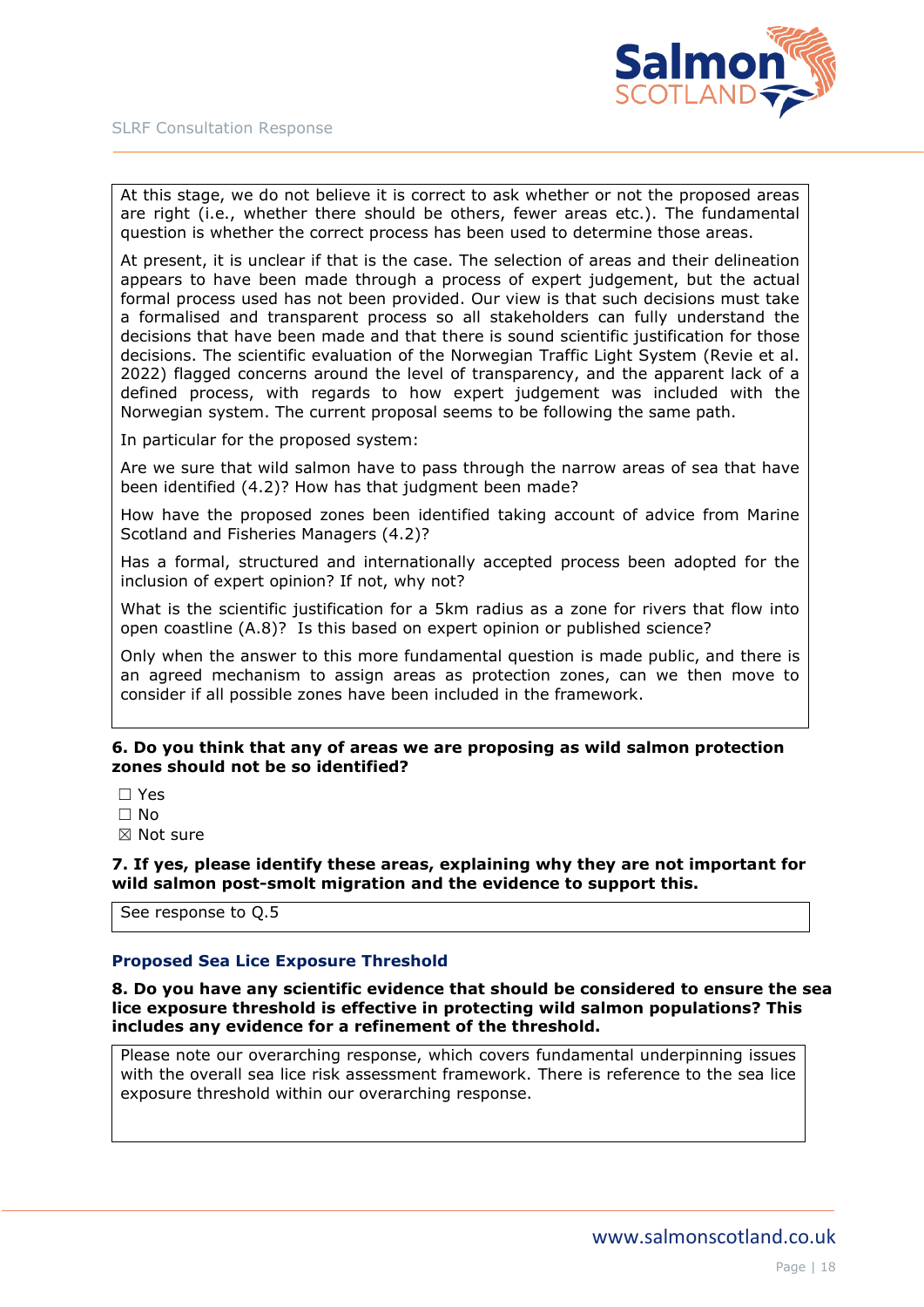

### **Implementation**

#### **9. Which groups and organisations do you think we should include on technical advisory groups to assist us with the development of the detailed working arrangements and methods needed to implement the framework?**

We believe that discussions surrounding the need and potential approach for any new framework relating to the consenting of Scottish aquaculture must (from now onwards) be guided by process recommended by Prof. Russel Griggs in his review of consenting in Scottish aquaculture.

Prof. Griggs' report articulates the need for a consenting framework that includes a single licencing document and body, which is developed through a defined Project Board. Any further discussions relating to wild/farmed salmon interactions in farm consenting must be managed through that process, as a key component of the overall consenting process for marine fish farms.

Furthermore, Prof. Griggs' report states that decisions relating to farm consenting must be science-led. The development of any framework must follow a completely transparent, science-led process and any implementation process (managed through the overarching consenting framework proposed by Prof. Griggs) must include relevant academic and sector representatives / oversight, with a defined structure that manages the inclusion and use of appropriate data and science.

The implementation of any new framework must also include a system of regular review and assessment – to ensure the most relevant science is included and that the efficacy of the framework is continually assessed. The Scientific Evaluation of the Norwegian Traffic Light System proposes an iterative process for such assessment.

#### **Modelling Protocols**

**10. Do you have relevant expertise or experience that you would be happy to share with us during implementation planning to help us develop modelling protocols?**

- ☐ Yes
- ☐ No
- ☒ Possibly

#### **11. If yes, please tell us about your area of expertise:**

Please note our overarching response, which considers the use of modelling within a wider risk-based framework.

But also, to re-iterate our previous point (covered also in our overarching response), we do not believe it is appropriate to progress with the implementation of any new framework, until Scottish Ministers have responded to the recommendations of Prof. Griggs' report into the consenting of Scottish aquaculture, and until those recommendations are delivered, noting that the recommendations have been agreed in principle by the Cabinet Secretary for Rural Affairs and Islands. Thereafter, any new framework must be developed and implemented through the processes and procedures put in place by the overall consenting framework and body, that the Prof. Griggs' report identifies as required to improve the overall consenting process.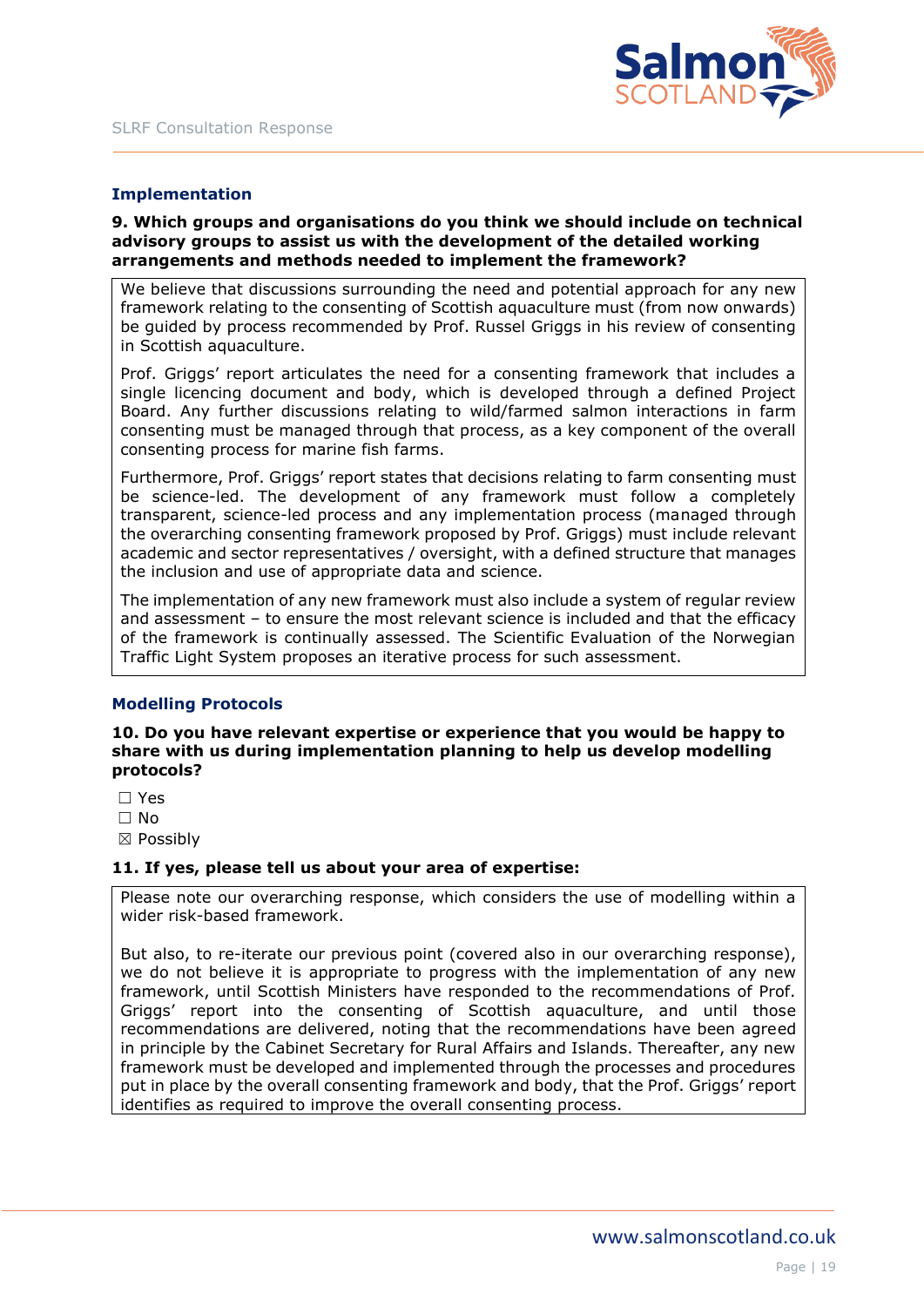



#### **12. If you would like to be involved, are you happy for us to contact you by the email address you have provided?**

☒ Yes ☐ No

#### **Permitting and Site Regulation**

**13. Do you have any suggestions for how SEPA could most efficiently and effectively assess compliance?**

Please see our overarching response, which covers this area.

The consultation document clearly proposed a period of implementation where the "detail" of the framework will be established. It is our view that it is not possible to consider compliance against controls that are not yet determined.

#### **Monitoring the Effectiveness**

#### **14. Do you have any suggestions on how we should develop a monitoring plan to assess the effectiveness of the framework and what it should include?**

☐ Yes

☐ No

☒ Not Sure

Please see our overarching response, which covers this area (see Validation section).

However, to note, this is a critical issue within the current proposed framework. We do not believe it will be possible to assess the effectiveness of the current framework in protecting wild salmon populations from any impact arising from salmon farming (if there is one), at a national or individual farm / development level.

Although it is acknowledged that salmon farming may present a hazard to wild salmon (through theoretical assessment of the potential sea lice dynamics between farmed and wild fish), despite decades of scientific research purporting to report on the "impacts" of farmed salmon on wild populations, it has not been possible to establish the (numerical) scale of any impact at a population level (if there is indeed an actual quantifiable impact). This is what is required to validate the framework. But to clarify, to validate the framework, any assessment must be able to separate and quantify the relative impact of salmon farming from the impacts from all other pressures on wild salmon, and to be able to do that at an individual farm / development level.

If this detailed and focused assessment is not possible, we will be operating a regulatory framework without actually knowing whether it is achieving its core objective. We believe it is not appropriate to operate any regulatory framework, unless it can be properly assessed against its underpinning objective(s).

#### **15. Do you think there are components that should be included in an effectiveness monitoring programme that you would be able to help deliver?**

- ☐ Yes
- $\Box$  No
- ☒ Not Sure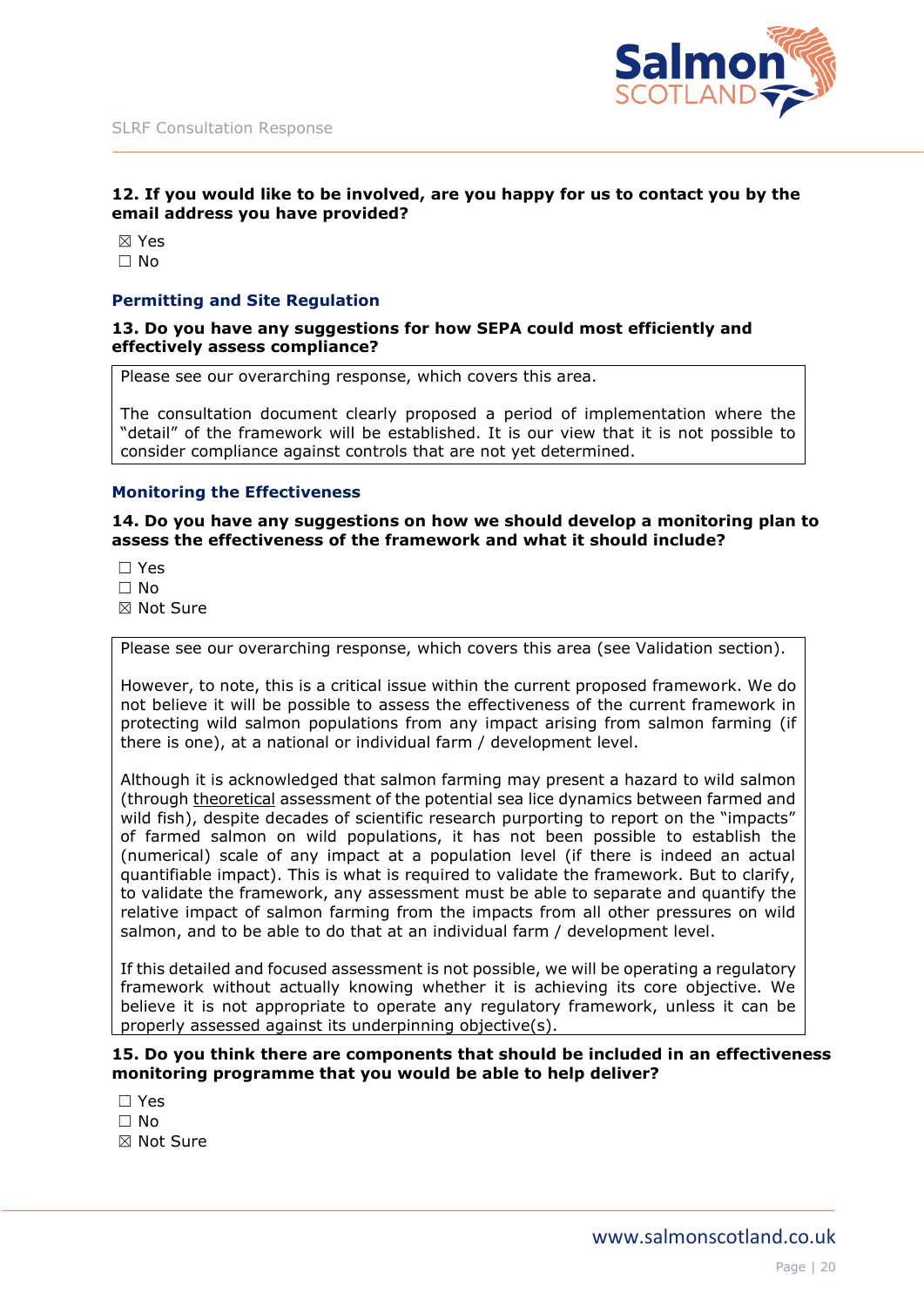

See overarching response, as well as our response to Q14.

**16. If you would like to be involved in the development of a monitoring plan, are you happy for us to contact you by the email address you have provided?**

☒ Yes  $\Box$  No

#### **Adaptive Approach**

#### **17. Are there other types of information that you think could usefully inform the adaptive development of the proposed framework?**

☒ Yes

- $\Box$  No
- ☐ Not Sure

We disagree with the concept of placing constraints on the types of information that could potentially inform an adaptive management process. Adaptive management, by its very nature, must embrace appropriate, scientifically derived and quantified variables.

#### **The Proposed Framework's Implications for You**

**18. Do you think the design of the proposed framework, or how it is implemented, could affect your community or business interests?**

- $\Box$  Yes, in a positive way
- $\boxtimes$  Yes, in a negative way
- $\Box$  I'm not sure
- $\Box$  No

Please see our more detailed, overarching response.

#### **19. Do you have suggestions how any potential negative effects could be reduced or avoided without compromising the environmental protection purpose of the proposed framework?**

- ☐ Yes
- ☒ No
- □ Not Sure

We believe there will be very significant, detrimental impacts arising from the implementation of the proposed framework (see our overarching response). However, to understand how any impacts could be reduced or minimised without compromising the environmental protection provided by the proposed framework, we must first assess the level of environmental protection provided by the framework – how this will be achieved has not been evidenced in the consultation documentation. Further, in reference to our response to Q14 and in our overarching response, we do not believe it is possible to assess the efficacy of the framework – no scientific studies to date have quantified the impact (if any) of salmon farms on wild salmon, including separating out the impacts of other pressures on wild salmon populations.